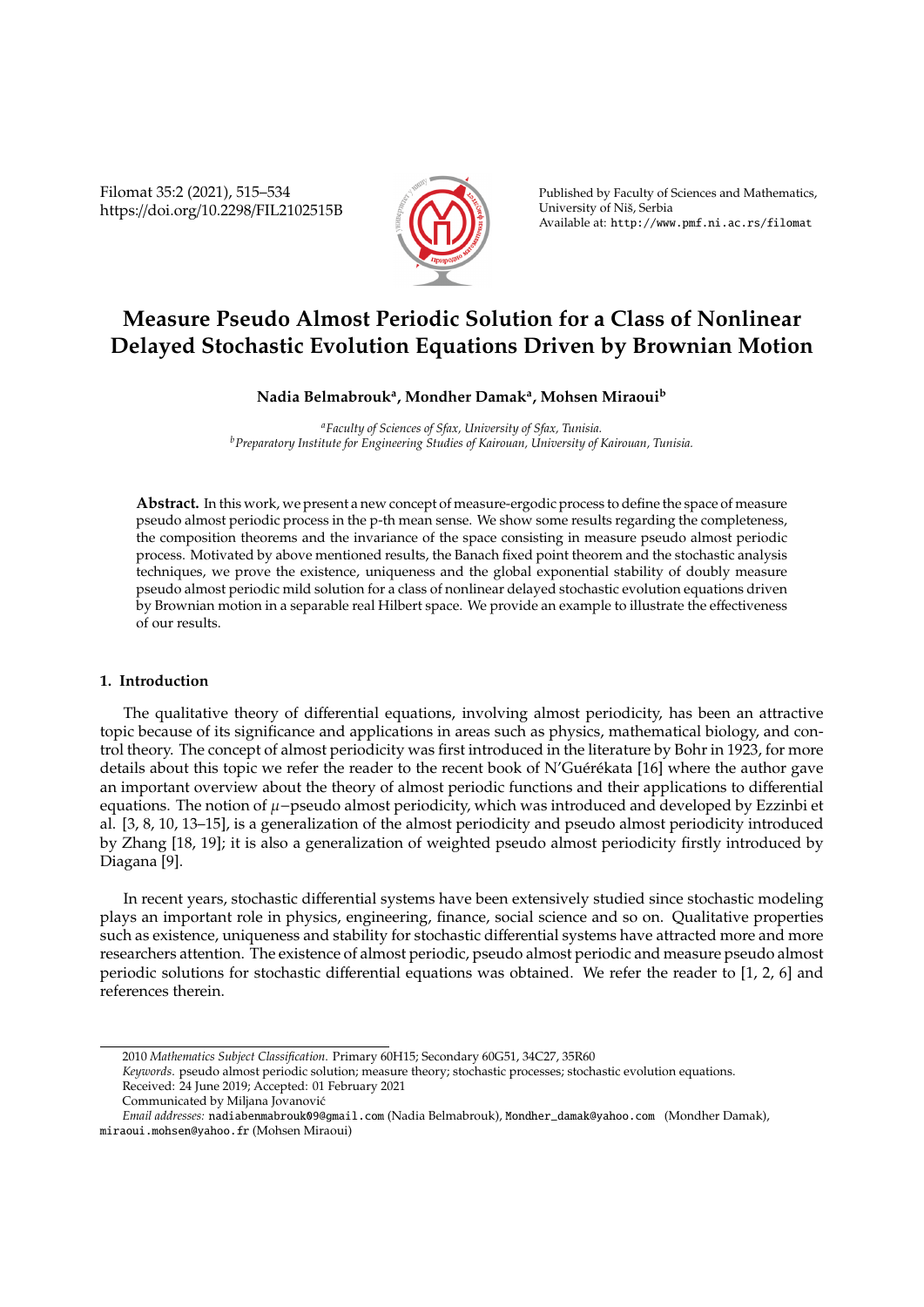In this work, we consider the following stochastic evolution equation driven by Brownian motion in a separable Hilbert space H :

$$
dx(t) = Ax(t)dt + f(t, x(t-\tau))dt + \varphi(t, x(t-\tau))dW(t), \ t \in \mathbb{R},
$$
\n(1)

where *A* is the infinitesimal generator of a *C*<sub>0</sub>−semi-group (*T*(*t*))<sub>*t*≥0</sub> exponentially stable, *f*, *ϕ* are two stochastic processes and W(*t*) is a two-sided standard Brownian motion with values in H. In [7], F. Chérif investigates the existence of the quadratic-mean pseudo almost periodic solutions of Eq. (1). In [11], the authors obtained sufficient condition for the existence of p-th mean  $\mu$ -pseudo almost periodic mild solutions to the following class of nonlinear stochastic evolution equations driven by a fractional

Brownian motion in a separable Hilbert space H :

$$
dx(t) = A(t)x(t)dt + f(t, x(t))dt + \Theta(t, x(t))dW(t) + \psi(t)dB^{H}(t), \ t \in \mathbb{R},
$$
\n(2)

where  $(A(t))_{t\in\mathbb{R}}$  is a family of densely defined closed linear operators satisfying Acquistapace–Terreni conditions;  $f, \theta$  are two stochastic processes and  $\psi$  a function deterministic. The concept of almost automorphy was first introduced in the literature by Bochner in the earlier sixties, it is a natural generalization of the almost periodicity. In [12], the authors gave some results for the existence of p-th mean  $\mu$ −pseudo almost automorphic (or measure pseudo almost automorphic) mild solutions from equation (1) without delay. Motivated by the above discussion, we introduce the concept of doubly measure pseudo almost periodicity, we give some fundamental properties and we investigate the existence, uniqueness and stability of  $(\mu, \nu)$ -pseudo almost periodic mild solutions in p-th mean sense for Eq. (1).

The organization of the work is as follows : In section 2, we introduce the concept of doubly measure pseudo almost periodicity. In section 3, we give some new developments on the completeness and composition of measure pseudo almost automorphic functions. In section 4, we study the existence and uniqueness of  $(\mu, \nu)$ -pseudo almost periodic mild solutions in p-th mean sense for Eq. (1). Section 5 states the stability of the  $(\mu, \nu)$ -pseudo almost periodic mild solutions for Eq.(1). Finally, in section 6, we provide an example to illustrate the basic theory of this work.

#### **2. (**µ, ν**)-pseudo-almost periodic processes**

We denote by B the Lebesgue  $\sigma$ -field of R and by M the set of all positive measures  $\mu$  on B satisfying  $\mu(\mathbb{R}) = +\infty$  and  $\mu([a, b]) < +\infty$  for all a,  $b \in \mathbb{R}$  ( $a < b$ ). We introduce the following new space of  $(\mu, \nu)$ -ergodic functions :

**Definition 2.1.** *Let*  $\mu, \nu \in M$ *. A bounded continuous function*  $f : \mathbb{R} \to \mathbb{H}$  *is said to be*  $(\mu, \nu)$ *-ergodic in p-th* ( $p \ge 2$ ) *mean sense, if*

$$
\lim_{r \to +\infty} \frac{1}{\nu([-r,r])} \int_{-r}^{r} || f(t) ||^{p} d\mu(t) = 0.
$$

*We denote the space of such all functions by* ξ(R, H, µ, ν).

We give the following hypothesis.  $(H_1)$  Let  $\mu, \nu \in M$ ,

$$
\limsup_{r \to +\infty} \frac{\mu([-r,r])}{\nu([-r,r])} = \alpha < \infty.
$$

**Proposition 2.2.** *Let*  $\mu, \nu \in M$  *satisfy* ( $H_1$ )*. Then* ( $\xi(\mathbb{R}, \mathbb{H}, \mu, \nu)$ ,  $\|\cdot\|_{\infty}$ ) *is a Banach space, where*  $\| f \|_{\infty} = \sup \| f(t) \|$ . *t*∈R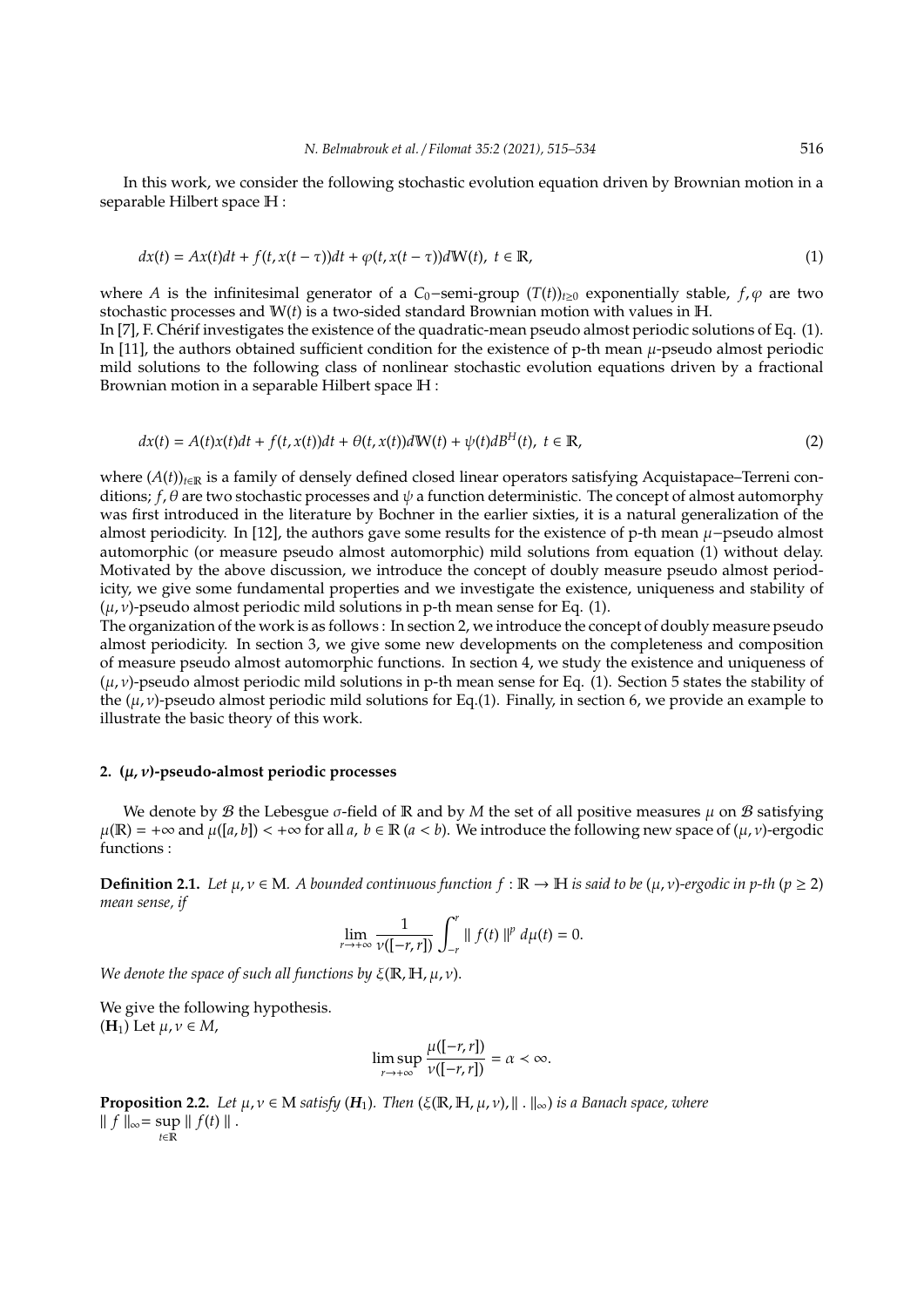**Proof.** It is enough to prove that  $\xi(\mathbb{R}, \mathbb{H}, \mu, \nu)$  is closed in  $\mathcal{B}_C$ . Let  $(f_n)_n$  be a sequence in  $\xi(\mathbb{R}, \mathbb{H}, \mu, \nu)$  such that  $\lim_{n \to +\infty} || f_n - f ||_{\infty} = 0$ . Since  $|| f ||^p$  is a convex function, then for  $r > 0$ , we have

$$
\int_{-r}^{r} || f(t) ||^{p} d\mu(t) \leq 2^{p-1} \int_{-r}^{r} || f_{n}(t) - f(t) ||^{p} d\mu(t) + 2^{p-1} \int_{-r}^{r} || f_{n}(t) ||^{p} d\mu(t).
$$

It implies

$$
\frac{1}{\nu([-r,r])}\int_{-r}^r\|f(t)\|^p\ d\mu(t)\leq \frac{2^{p-1}}{\nu([-r,r])}\int_{-r}^r\|f_n(t)-f(t)\|^p\ d\mu(t)+\frac{2^{p-1}}{\nu([-r,r])}\int_{-r}^r\|f_n(t)\|^p\ d\mu(t).
$$

It follows that,

$$
\limsup_{r\to+\infty}\frac{1}{\nu([-r,r])}\int_{-r}^r\parallel f(t)\parallel^p d\mu(t)\leq \limsup_{r\to+\infty}2^{p-1}\frac{\mu([-r,r])}{\nu([-r,r])}\sup_{t\in\mathbb{R}}\parallel f_n(t)-f(t)\parallel^p.
$$

Moreover,

$$
\sup_{t\in\mathbb{R}}\parallel f_n(t)-f(t)\parallel^{p}\leq \left(\sup_{t\in\mathbb{R}}\parallel f_n(t)-f(t)\parallel\right)^{p}=\parallel f_n-f\parallel_{\infty}^p,
$$

and from  $(\mathbf{H}_1)$ , we obtain

$$
\limsup_{r \to +\infty} \frac{1}{\nu([-r,r])} \int_{-r}^{r} || f(t) ||^{p} d\mu(t) \le \alpha 2^{p-1} || f_{n} - f ||_{\infty}^{p}.
$$

Since  $\lim_{n \to +\infty} || f_n - f ||_{\infty} = 0$ , we deduce that

$$
\lim_{r\to+\infty}\frac{1}{\nu([-r,r])}\int_{-r}^r\parallel f(t)\parallel^p d\mu(t)=0.
$$

**Definition 2.3.** [11] A stochastic process  $x(t): \mathbb{R} \to L^p(\Omega, \mathbb{H})$  is said to be stochastically bounded in p-th mean *sense, if there exists C* > 0 *such that*

$$
\mathbb{E} \parallel x(t) \parallel^{p} \leq C, \quad \forall t \in \mathbb{R},
$$

and a stochastic process  $x(t): \mathbb{R} \to L^p(\Omega,\mathbb{H})$  is said to be stochastically continuous in p-th mean sense, if

$$
\lim_{t \to s} \mathbb{E} \parallel x(t) - x(s) \parallel^{p} = 0, \quad \forall \ t, s \in \mathbb{R}.
$$

Denote by  $\mathcal{B}_C(\mathbb{R},\mathcal{L}^p(\Omega,\mathbb{H}))$  the collection of all the stochastically bounded continuous processes. We can verify that  $\mathcal{B}_C(\mathbb{R}, \mathcal{L}^p(\Omega, \mathbb{H}), ||. ||_{\infty})$  is a Banach space, where

$$
\|x\|_{\infty}=\sup_{t\in\mathbb{R}}\left(\mathbb{E}\left\|x(t)\right\|^p\right)^{1/p}.
$$

**Definition 2.4.** *Let*  $\mu, \nu \in M$ . *A stochastic process x is said to be*  $(\mu, \nu)$ *-ergodic in p-th mean sense, if*  $x \in$  $\mathcal{B}_{\text{C}}(\mathbb{R}, \mathcal{L}^p(\Omega, \mathbb{H})$  and it satisfies

$$
\lim_{r\to+\infty}\frac{1}{\nu([-r,r])}\int_{-r}^r\mathbb{E}\parallel x(t)\parallel^p d\mu(t)=0.
$$

Denote by  $\xi_p(\mathbb{R}, \mathcal{L}^p(\Omega, \mathbb{H}), \mu, \nu)$  the set of all such stochastic processes.

**Proposition 2.5.** Let  $\mu, \nu \in M$  satisfy  $(H_1)$ . Then  $(\xi_p(\mathbb{R}, \mathcal{L}^p(\Omega, \mathbb{H}), \mu, \nu), \| \cdot \|_{\infty})$  is a Banach space.

To prove this proposition, we have just to use the same arguments in the proof of Proposition 2.2. The following lemma gives some properties of ergodicity.

 $\Box$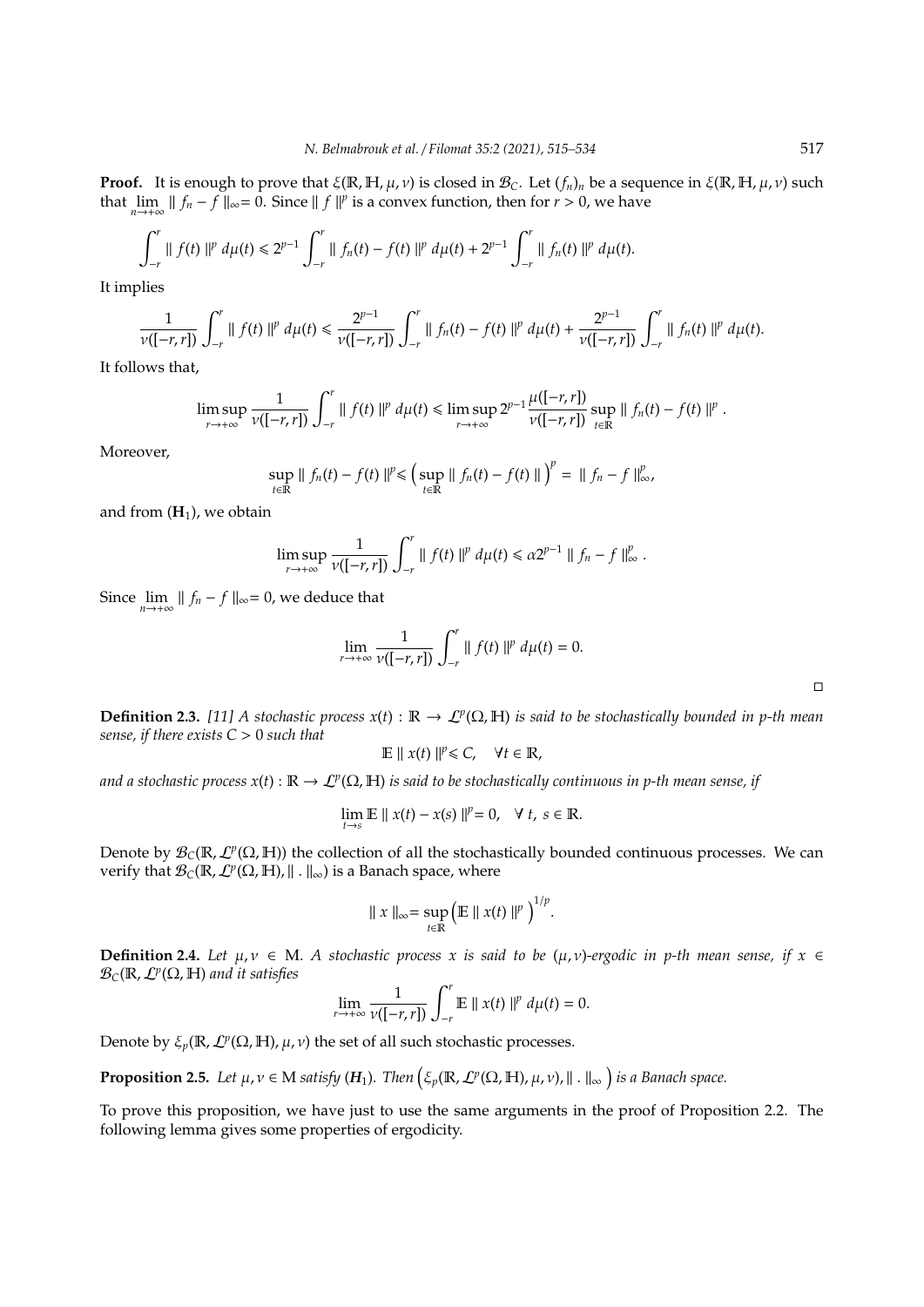**Lemma 2.6.** *Let* μ,  $ν ∈ M$ , *satisfy* ( $H_1$ ), and let I be a bounded interval (eventually I = ∅). Suppose that  $x\in\mathcal{B}_\textsf{C}(\mathbb{R},\mathcal{L}^p(\Omega,\mathbb{H}))$ . Then the following assertions are equivalent :  $(i)$   $x \in \xi_p(\mathbb{R}, \mathcal{L}^p(\Omega, \mathbb{H}), \mu, \nu);$ 

 $(iii)$   $\lim_{r \to +\infty} \frac{1}{\nu([-r,r])}$ ν([−*r*,*r*]\*I*)  $\overline{a}$ [−*r*,*r*]\*I*  $\mathbb{E} \parallel x(t) \parallel^p d\mu(t) = 0;$ *(iii)* for any  $\epsilon > 0$ ,

$$
\lim_{r \to +\infty} \frac{\mu\{t \in [-r, r] \setminus I : \mathbb{E} \mid x(t) \mid l^p > \epsilon\}}{\nu\{t \in [-r, r] \setminus I\}} = 0.
$$

**Proof.** The proof uses the same arguments of the proof of Theorem 2.22 in [10]. **(i)**  $\iff$  **(ii)** We denote by  $\mathcal{A} = v(I)$ ,  $\mathcal{B} = \int_I \mathbb{E} ||x(t)||^p d\mu(t)$  and  $C = \mu(I)$ . Since the interval *I* is bounded and  $x \in \mathcal{B}_C(\mathbb{R}, \mathcal{L}^p(\Omega, \mathbb{H}))$ , then  $\mathcal{A}, \mathcal{B}$  *and*  $C$  are finite. For  $r > 0$  such that  $I \subset [-r, r]$  and  $\nu([-r, r]\setminus I) > 0$ , we have

$$
\frac{1}{\nu([-r,r]\setminus I)}\int_{[-r,r]\setminus I} \mathbb{E} \parallel x(t)\parallel^p d\mu(t) = \frac{1}{\nu([-r,r])-A}\Big(\int_{-r}^r \mathbb{E} \parallel x(t)\parallel^p d\mu(t) - B\Big) \n= \frac{\nu([-r,r])}{\nu([-r,r])-A}\Big(\frac{1}{\nu([-r,r])}\int_{-r}^r \mathbb{E} \parallel x(t)\parallel^p d\mu(t) - \frac{B}{\nu([-r,r])}\Big).
$$

Since  $\nu(\mathbb{R}) = +\infty$ , we obtain that,

$$
\lim_{r\to+\infty}\frac{1}{\nu([-r,r])}\int_{-r}^r\mathbb{E}\parallel x(t)\parallel^p d\mu(t)=0.
$$

Thus, **(i)** and **(ii)** are equivalent.

(ii)  $\Rightarrow$  (iii) Let  $A_r^{\varepsilon} = \{t \in [-r, r] \setminus I : \mathbb{E} \mid x(t) \mid l^p > \varepsilon\}$  and  $B_r^{\varepsilon} = \{t \in [-r, r] : \mathbb{E} \mid x(t) \mid l^p \le \varepsilon\}.$ Assume that **(ii)** holds. Then, we have

$$
\frac{1}{\nu([-r,r]\backslash I)}\int_{[-r,r]\backslash I}\mathbb{E}\parallel x(t)\parallel^p d\mu(t) \geq \frac{1}{\nu([-r,r]\backslash I)}\int_{A_r^{\varepsilon}}\mathbb{E}\parallel x(t)\parallel^p d\mu(t) \geq \varepsilon \frac{\mu(A_r^{\varepsilon})}{\nu([-r,r]\backslash I)}.
$$

Therefore, for *r* large enough, we obtain **(iii)**.  $(iii) \Rightarrow (ii)$  Assume that  $(iii)$  holds, then

$$
\frac{1}{\nu([-r,r]\backslash I)} \int_{[-r,r]\backslash I} \mathbb{E} \parallel x(t) \parallel^p d\mu(t) = \int_{A_r^{\varepsilon}} \mathbb{E} \parallel x(t) \parallel^p d\mu(t) + \int_{B_r^{\varepsilon}} \mathbb{E} \parallel x(t) \parallel^p d\mu(t)
$$
\n
$$
\leq \parallel x \parallel_{\infty} \frac{\mu(A_r^{\varepsilon})}{\nu([-r,r]\backslash I)} + \varepsilon \frac{\mu(B_r^{\varepsilon})}{\nu([-r,r]\backslash I)}
$$
\n
$$
\leq \parallel x \parallel_{\infty} \frac{\mu(A_r^{\varepsilon})}{\nu([-r,r]\backslash I)} + \varepsilon \frac{\mu([-r,r]\backslash I)}{\nu([-r,r]\backslash I)}
$$
\n
$$
\leq \parallel x \parallel_{\infty} \frac{\mu(A_r^{\varepsilon})}{\nu([-r,r]\backslash I)} + \varepsilon \frac{\mu([-r,r]) - C}{\nu([-r,r]) - A}
$$
\n
$$
\leq \parallel x \parallel_{\infty} \frac{\mu(A_r^{\varepsilon})}{\nu([-r,r]\backslash I)} + \varepsilon \frac{\mu([-r,r])}{\nu([-r,r])} \frac{1 - \frac{C}{\mu([-r,r])}}{1 - \frac{A}{\nu([-r,r])}}.
$$

Since,  $\mu(\mathbb{R}) = \nu(\mathbb{R}) = +\infty$ , then from  $(\mathbf{H}_1)$ , we get that

$$
\limsup_{r\to+\infty}\frac{1}{\nu([-r,r]\setminus I)}\int_{[-r,r]\setminus I}\mathbb{E}\parallel x(t)\parallel^p d\mu(t)\leq Cst.\varepsilon.
$$

In conclusion, **(ii)** holds.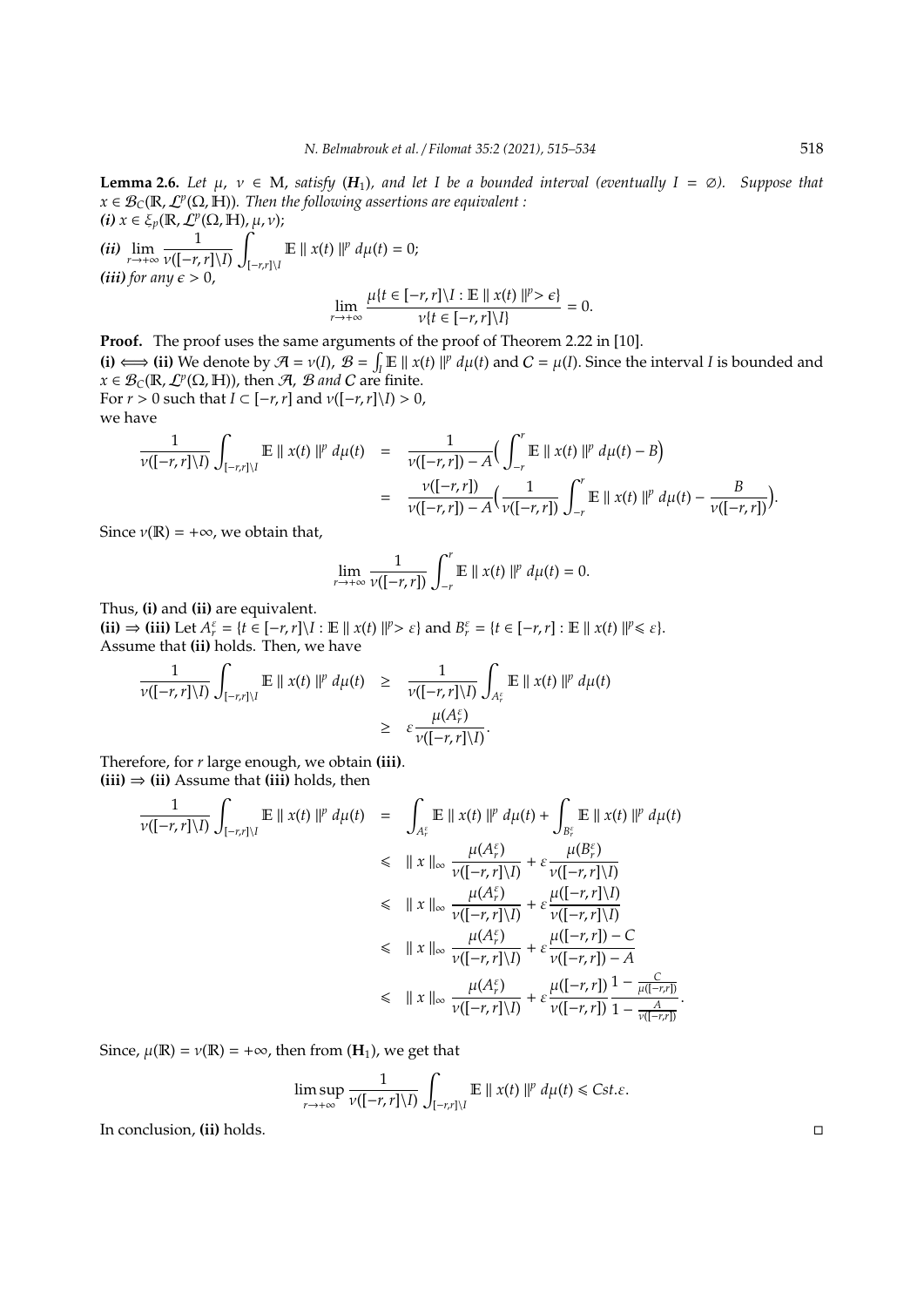**Definition 2.7.** Let  $\mu$ ,  $\nu \in M$ . A function  $f : \mathbb{R} \times \mathcal{L}^p(\Omega, \mathbb{H}) \to \mathcal{L}^p(\Omega, \mathbb{H})$ ,  $(t, x) \mapsto f(t, x)$  is said to be  $(\mu, \nu)$ -ergodic *in p-th sense in t* ∈  $\R$  *uniformly with respect to x* ∈  $\mathcal{K}$ , *if f* ∈  $\mathcal{B}_C(\R\times\mathcal{L}^p(\Omega,\Bbb{H}),\mathcal{L}^p(\Omega,\Bbb{H}))$  and it satisfies

$$
\lim_{r\to+\infty}\frac{1}{\nu([-r,r])}\int_{-r}^r\mathbb{E}\parallel f(t,x)\parallel^p d\mu(t)=0,
$$

*where*  $K \subset L^p(\Omega, \mathbb{H})$  *is compact.* 

We denote by

$$
\xi_p(\mathbb{R}\times\mathcal{L}^p(\Omega,\mathbb{H}),\mathcal{L}^p(\Omega,\mathbb{H}),\mu,\nu)=\{f(.,x)\in\xi_p(\mathbb{R},\mathcal{L}^p(\Omega,\mathbb{H})\mu,\nu)\ for\ any\ x\in\mathcal{L}^p(\Omega,\mathbb{H})\}
$$

the set of all such functions.

**Definition 2.8.** [4] Let  $x : \mathbb{R} \to L^p(\Omega, \mathbb{H})$  be a continuous stochastic process. x is said to be almost periodic process *in p-th mean sense if for each* ε > 0 *there exists l* > 0 *such that for all* α ∈ R, *there exists* τ ∈ [α, α + *l*] *satisfying*

$$
\sup_{t\in\mathbb{R}}\mathbb{E}\parallel x(t+\tau)-x(t)\parallel^{p}<\varepsilon.
$$

We denote by  $AP(\mathbb{R}, \mathcal{L}^p(\Omega, \mathbb{H}))$  the space of all such stochastic processes. It is easy to verify that  $\left(\mathbf{AP}(\mathbb{R},\mathcal{L}^p(\Omega,\mathbb{H})),\|\,.\,\|_{\infty}\,\right)$  is a Banach space.

**Definition 2.9.** [11] Let  $f : \mathbb{R} \times L^p(\Omega, \mathbb{H}) \to L^p(\Omega, \mathbb{H})$  be continuous. f is said to be almost periodic in p-th mean  $s$ ense in  $t\in\mathbb R$  uniformly in  $x\in\mathcal K$ , where  $\mathcal K\subset L^p(\Omega,\mathbb H)$  is a compact, if for each  $\varepsilon>0$ , there exists l( $\varepsilon,\mathcal K)>0$  such *that for all*  $\alpha \in \mathbb{R}$ , *there exists*  $\tau \in [\alpha, \alpha + l(\varepsilon, \mathcal{K})]$  *satisfying* 

$$
\sup_{t\in\mathbb{R}}\mathbb{E}\parallel f(t+\tau,x)-f(t,x)\parallel^{p}<\varepsilon,
$$

*for each stochastic process*  $x : \mathbb{R} \to \mathcal{K}$ .

 $W$ e denote by  $AP(\mathbb{R}\times\mathcal{L}^p(\Omega,\mathbb{H}),\mathcal{L}^p(\Omega,\mathbb{H}))=\{f(.,x)\in AP(\mathbb{R},\mathcal{L}^p(\Omega,\mathbb{H}))\ for\ any\ x\in\mathcal{L}^p(\Omega,\mathbb{H})\}\ the\ space\ of\ such\$ *stochastic processes.*

**Definition 2.10.** *Let*  $\mu, \nu \in M$ . *A continuous stochastic process x is said to be*  $(\mu, \nu)$ -pseudo almost periodic in p-th *mean sense, if it can be written as*

 $x = x_1 + x_2$ 

*where*  $x_1 \in AP(\mathbb{R}, \mathcal{L}^p(\Omega, \mathbb{H}))$  and  $x_2 \in \xi_p(\mathbb{R}, \mathcal{L}^p(\Omega, \mathbb{H}), \mu, \nu)$ .

Denote by  $\text{PAP}(\mathbb{R}, \mathcal{L}^p(\Omega, \mathbb{H}), \mu, \nu)$  the set of all such stochastic processes. We can verify that

**PAP**(
$$
\mathbb{R}, \mathcal{L}^p(\Omega, \mathbb{H}), \mu, \nu
$$
)  $\subset \mathcal{B}_C(\mathbb{R}, \mathcal{L}^p(\Omega, \mathbb{H}))$ .

We introduce the following new space of doubly measure pseudo almost periodic functions :

**Definition 2.11.** Let  $\mu, \nu \in M$ . A continuous function  $f : \mathbb{R} \times L^p(\Omega, \mathbb{H}) \to L^p(\Omega, \mathbb{H})$  is said to be  $(\mu, \nu)$ -pseudo *almost periodic in p-th mean sense, if it can be written as*

 $f = q + h$ 

 $where\ g \in AP(\mathbb{R} \times L^p(\Omega, \mathbb{H}), L^p(\Omega, \mathbb{H}))\ and\ h \in \xi_p(\mathbb{R} \times L^p(\Omega, \mathbb{H}), L^p(\Omega, \mathbb{H}), \mu, \nu).$ 

Denote by  $\text{PAP}(\mathbb{R} \times \mathcal{L}^p(\Omega, \mathbb{H}), \mathcal{L}^p(\Omega, \mathbb{H}), \mu, \nu)$  the set of all such functions.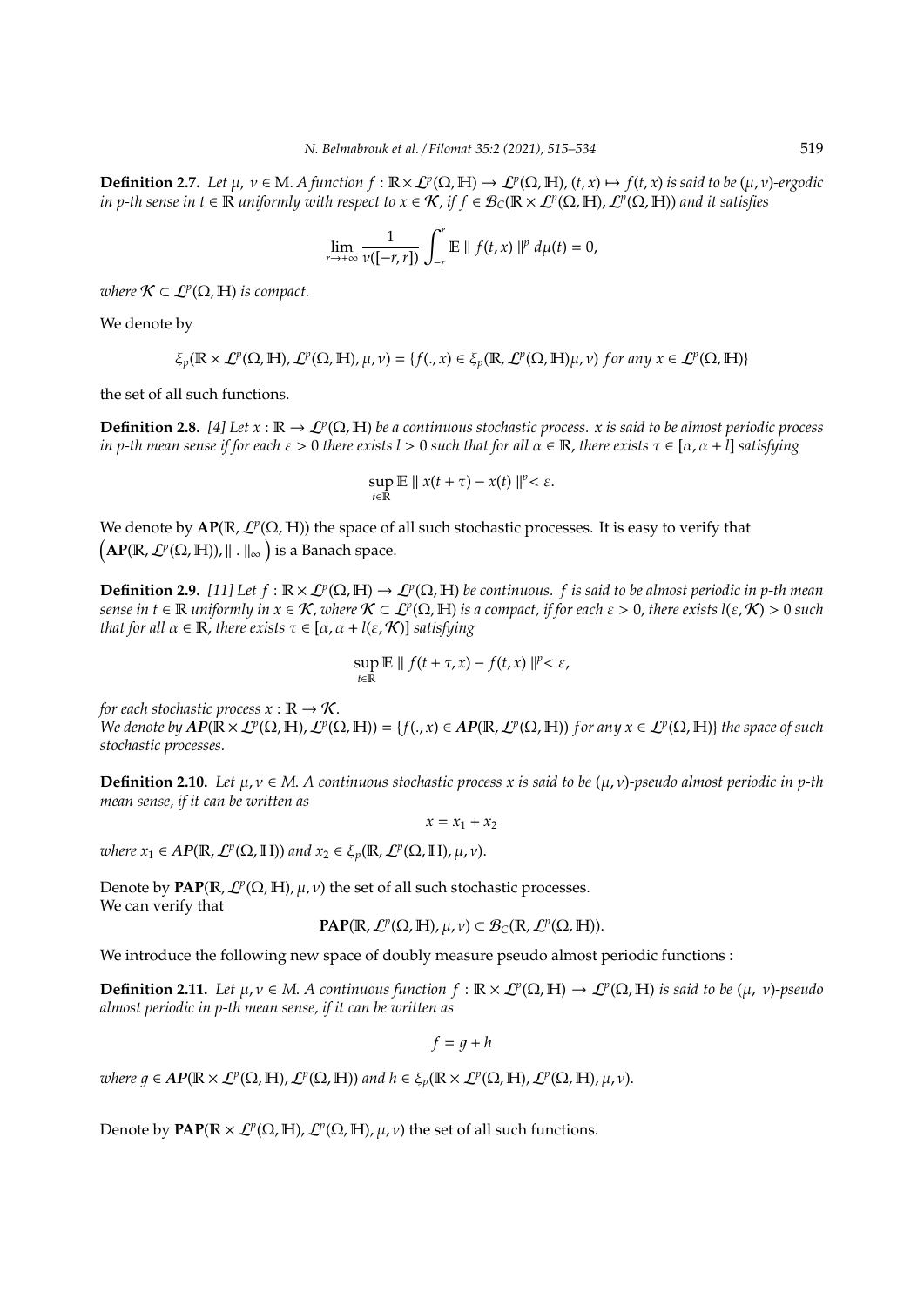**Definition 2.12.** [3] Let  $μ_1$ ,  $μ_2 ∈ M$ . If there exist positive constants  $α$ ,  $β$  and a bounded interval I (eventually  $I = \emptyset$ *)* such that

$$
\alpha \mu_1(A) \leq \mu_2(A) \leq \beta \mu_1(A)
$$

*for*  $A \in \mathcal{B}$  *satisfying*  $A \cap I = \emptyset$ , *then we say that*  $\mu_1$  *and*  $\mu_2$  *are equivalent*  $\mu_1 \sim \mu_2$ .

**Proposition 2.13.** *Let*  $\mu_1$ ,  $\mu_2$ ,  $\nu_1$  *and*  $\nu_2 \in M$ . *If*  $\mu_1$  *and*  $\nu_1$  *are equivalent respectively to*  $\mu_2$  *and*  $\nu_2$ *, then* 

$$
\xi_p(\mathbb{R}, \mathcal{L}^p(\Omega, \mathbb{H}), \mu_1, \nu_1) = \xi_p(\mathbb{R}, \mathcal{L}^p(\Omega, \mathbb{H}), \mu_2, \nu_2),
$$
\n(3)

*and*

$$
PAP(\mathbb{R}, \mathcal{L}^p(\Omega, \mathbb{H}), \mu_1, \nu_1) = PAP(\mathbb{R}, \mathcal{L}^p(\Omega, \mathbb{H}), \mu_2, \nu_2).
$$
\n
$$
\tag{4}
$$

**Proof.** We prove in the first (3).

Since  $μ_1 ~ ∼ μ_2, ν_1 ~ ∼ ν_2$  and *B* is a Lebesgue *σ*-field, then there exist *α*, *β*, *γ*, *θ* > 0, such that

$$
\alpha \mu_1 \leq \mu_2 \leq \beta \mu_1,
$$

and

$$
\gamma v_1 \leq v_2 \leq \theta v_1.
$$

It implies that

$$
\frac{\alpha}{\theta} \frac{\mu_1 \{t \in [-r, r] \setminus I : \mathbb{E} \mid\|f(t)\|^p > \varepsilon\}}{\nu_1 \{t \in [-r, r] \setminus I\}} \leq \frac{\mu_2 \{t \in [-r, r] \setminus I : \mathbb{E} \mid\|f(t)\|^p > \varepsilon\}}{\nu_2 \{t \in [-r, r] \setminus I\}} \leq \frac{\beta}{\gamma} \frac{\mu_1 \{t \in [-r, r] \setminus I : \mathbb{E} \mid\|f(t)\|^p > \varepsilon\}}{\nu_1 \{t \in [-r, r] \setminus I\}}.
$$

From Lemma 2.6, we get that

$$
\xi_p(\mathbb{R},\mathcal{L}^p(\Omega,\mathbb{H}),\mu_1,\nu_1)=\xi_p(\mathbb{R},\mathcal{L}^p(\Omega,\mathbb{H}),\mu_2,\nu_2).
$$

Using the definition of  $(\mu, \nu)$ -pseudo almost periodicity, we conclude that,

$$
\text{PAP}(\mathbb{R}, \mathcal{L}^p(\Omega, \mathbb{H}), \mu_1, \nu_1) = \text{PAP}(\mathbb{R}, \mathcal{L}^p(\Omega, \mathbb{H}), \mu_2, \nu_2).
$$

For  $\mu \in M$  and  $\sigma \in \mathbb{R}$ , we define the positive measure  $\mu_{\sigma}$  on  $(\mathbb{R}, \mathcal{B})$  by

$$
\mu_{\sigma}(A) = \mu(a + \sigma : a \in A), \quad A \in \mathcal{B}.
$$

We give the following hypothesis :

 $(\mathbf{H}_2)$  For all  $\sigma \in \mathbb{R}$ , there exist  $\alpha > 0$  and a bounded interval *I* such that

$$
\mu_\sigma(A)\leq \alpha\mu(A),
$$

where  $A \in \mathcal{B}$  satisfies  $A \cap I = \emptyset$ .

**Lemma 2.14.** *[3] Let*  $\mu \in M$ . *Then*  $\mu$  *satisfies* ( $H_2$ ) *if and only if*  $\mu$  *is equivalent to*  $\mu_{\sigma}$  *for all*  $\sigma \in \mathbb{R}$ . **Lemma 2.15.** *[3] It follows from hypothesis* (*H*2) *that,*

$$
\forall \delta > 0, \quad \limsup_{r \to +\infty} \frac{\mu([-r-\delta,r+\delta])}{\mu([-r,r])} < +\infty.
$$

Let  $f \in \mathcal{B}_C(\mathbb{R}, \mathcal{L}^p(\Omega, \mathbb{H}))$ . For all  $\alpha \in \mathbb{R}$ , we define  $f_\alpha$  by

$$
f_{\alpha}(t)=f(t+\alpha).
$$

We say that the subset S of  $\mathcal{B}_C(\mathbb{R},\mathcal{L}^p(\Omega,\mathbb{H}))$  is translation invariant, if  $\forall f \in S$ , we have  $f_\alpha \in S$ .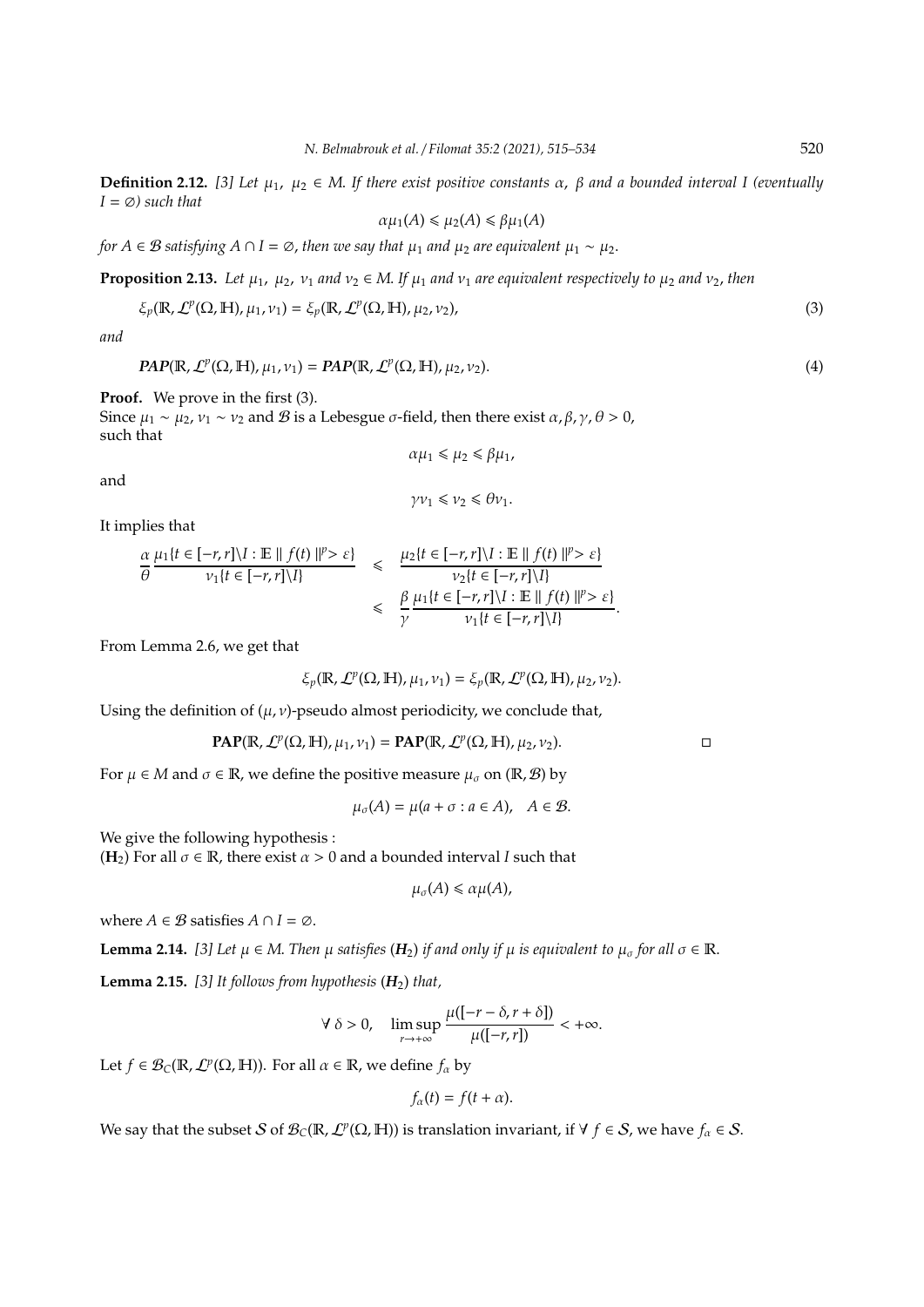# **Theorem 2.16.** *Let*  $\mu, \nu \in M$  *satisfy* ( $H_2$ ). *Then*  $PAP(\mathbb{R}, \mathcal{L}^p(\Omega, \mathbb{H}), \mu, \nu)$  *is translation invariant.*

**Proof.** Firstly, we need to prove that  $\xi_p(\mathbb{R}, \mathcal{L}^p(\Omega, \mathbb{H}), \mu, \nu)$  is translation invariant. In other words, if  $f \in \xi_p(\mathbb{R}, \mathcal{L}^p(\Omega, \mathbb{H}), \mu, \nu)$ , then  $f_\tau \in \xi_p(\mathbb{R}, \mathcal{L}^p(\Omega, \mathbb{H}), \mu, \nu)$ ,  $\forall \tau \in \mathbb{R}$ . Let  $\mu_{\tau} = \mu({t + \tau; t \in A}) \ \forall A \in \mathcal{B}.$ 

$$
\frac{1}{\nu([-r,r])}\int_{-r}^{r}\mathbb{E} \parallel f(t+\tau)\parallel^{p} d\mu(t) = \frac{\nu[-r+\tau,r+\tau]}{\nu([-r,r])}\cdot\frac{1}{\nu[-r+\tau,r+\tau]} \int_{-r}^{r}\mathbb{E} \parallel f(t+\tau)\parallel d\mu(t) \n= \frac{\nu[-r+\tau,r+\tau]}{\nu([-r,r])}\cdot\frac{1}{\nu[-r+\tau,r+\tau]} \int_{-r+\tau}^{r+\tau}\mathbb{E} \parallel f(t)\parallel d\mu_{-\tau}(t) \n\leq \frac{\nu[-r-|\tau|,r+|\tau|]}{\nu([-r,r])}\cdot\frac{1}{\nu[-r+\tau,r+\tau]} \int_{-r+\tau}^{r+\tau}\mathbb{E} \parallel f(t)\parallel d\mu_{-\tau}(t).
$$

Since  $\mu$  and  $\nu$  satisfy ( $\mathbf{H}_2$ ) and according to Lemma 2.15 we obtain that

$$
\frac{1}{\nu([-r,r])}\int_{-r}^r \mathbb{E} \parallel f(t+\tau)\parallel^p d\mu(t) \leq Cte.\frac{\nu[-r-|\tau|,r+|\tau|]}{\nu([-r,r])}\cdot \frac{1}{\nu([-r+\tau,r+\tau])}\int_{-r+\tau}^{r+\tau} \mathbb{E} \parallel f(t)\parallel d\mu(t).
$$

We get that

$$
\lim_{t\to+\infty}\frac{1}{\nu([-r,r])}\int_{-r}^r\mathbb{E}\parallel f(t+\tau)\parallel^p d\mu(t)=0.
$$

Therefore, ξ*p*(R, L*<sup>p</sup>* (Ω, H), µ, ν) is translation invariant. Since **AP**(R, L*<sup>p</sup>* (Ω, H)) is translation invariant, then **PAP**( $\mathbb{R}, \mathcal{L}^p(\Omega, \mathbb{H}), \mu, \nu$ ) is also translation invariant.

### **3. Completeness and composition theorem**

**Theorem 3.1.** Let  $\mu, \nu \in M$ . Assume that  $f \in \text{PAP}(\mathbb{R}, \mathcal{L}^p(\Omega, \mathbb{H}), \mu, \nu)$  can be written as  $f = g + h$ , where  $g \in AP(\mathbb{R}, \mathcal{L}^p(\Omega, \mathbb{H}))$  and  $h \in \xi_p(\mathbb{R}, \mathcal{L}^p(\Omega, \mathbb{H}), \mu, \nu)$ . If  $\mu$  and  $\nu$  satisfy  $(H_2)$ , then

$$
\{g(t),\ t \in \mathbb{R}\} \subset \overline{\{f(t),\ t \in \mathbb{R}\}}.\tag{5}
$$

**Proof.** For the proof, we use the same arguments given in [3]. Assume that (5) does not hold. Then, there exists  $t_0 \in \mathbb{R}$  such that

 $q(t_0) \notin \overline{\{f(t), t \in \mathbb{R}\}}.$ 

Since  $\mu$ ,  $\nu$  satisfy (H<sub>2</sub>), and from Theorem2.16, we deduce that  $AP(\mathbb{R}, \mathcal{L}^p(\Omega, \mathbb{H}))$  and  $\xi_p(\mathbb{R}, \mathcal{L}^p(\Omega, \mathbb{H}), \mu, \nu)$ are translation invariants. We can suppose that  $t_0 = 0$ , then there exists  $\varepsilon > 0$  such that

$$
\mathbb{E} \parallel f(t) - g(0) \parallel^{p} \geq 2^{p} \varepsilon \quad \forall t \in \mathbb{R}.
$$

Note,

$$
\mathbb{E} \parallel f(t) - g(0) \parallel^{p} \leq 2^{p-1} \mathbb{E} \parallel f(t) - g(t) \parallel^{p} + 2^{p-1} \mathbb{E} \parallel g(t) - g(0) \parallel^{p}.
$$

For all  $t \in C_{\varepsilon}$  :=  $\big\{t \in \mathbb{R} : \mathbb{E} \mid \|g(t) - g(0)\|^{p} < \varepsilon\big\}$ , we obtain that,

$$
\mathbb{E} \parallel h(t) \parallel^{p} = \mathbb{E} \parallel f(t) - g(t) \parallel^{p} \geq 2^{1-p} \mathbb{E} \parallel f(t) - g(0) \parallel^{p} - \mathbb{E} \parallel g(t) - g(0) \parallel^{p}
$$
  
\n
$$
\geq 2^{1-p} \mathbb{E} \parallel f(t) - g(0) \parallel^{p}
$$
  
\n
$$
\geq \varepsilon.
$$

For all  $i \in \{1, 2, ..., n\}$  and for all  $t \in \alpha_i + C_{\varepsilon}$ , where  $\alpha_1, ..., \alpha_n \in \mathbb{R}$  such that

$$
\mathbb{R} = \bigcup_{i=1}^n (\alpha_i + C_{\varepsilon}),
$$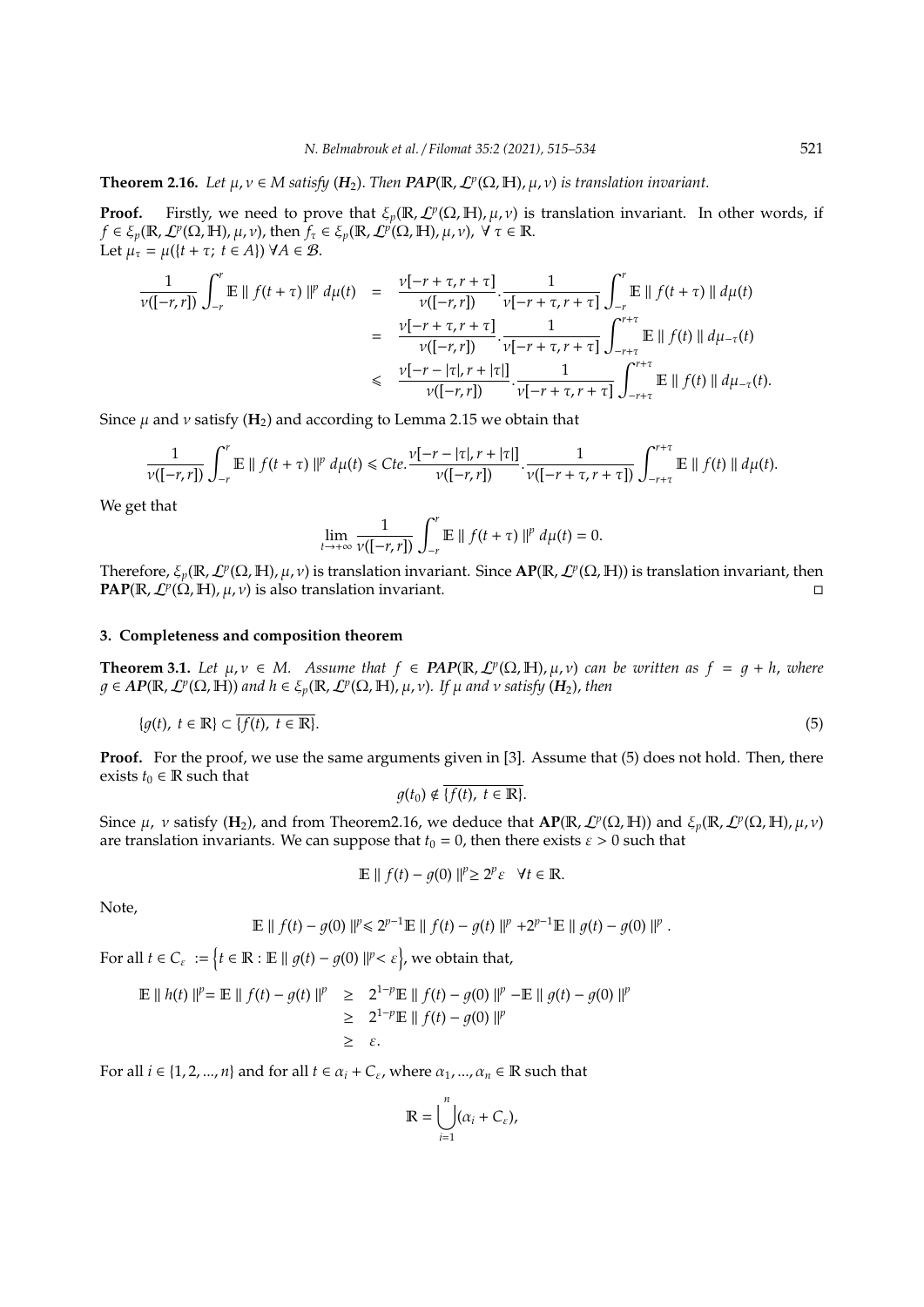we have,

$$
\mathbb{E} \parallel h(t - \alpha_i) \parallel^p \geq \varepsilon. \tag{6}
$$

Let  $\psi$  be the function defined by

$$
\psi(t) = \sum_{i=1}^{n} \mathbb{E} \parallel h(t - \alpha_i) \parallel^{p}.
$$
\n
$$
(7)
$$

(6) and (7) imply that

$$
\psi(t) \ge \varepsilon \quad \forall t \in \mathbb{R}.\tag{8}
$$

Since  $\xi_p$ ( $\mathbb{R}$ ,  $\mathcal{L}^p(\Omega, \mathbb{H})$ ,  $\mu$ ,  $\nu$ ) is translation invariant, then we get that

$$
[t \to h(t-\alpha_i)] \in \xi_p(\mathbb{R}, \mathcal{L}^p(\Omega, \mathbb{H}), \mu, \nu), \ \forall \ i \in \{1, ..., n\}.
$$

Therefore,  $\psi \in \xi_p(\mathbb{R}, \mathcal{L}^p(\Omega, \mathbb{H}), \mu, \nu)$ , which is absurd by (8).

**Theorem 3.2.** Let  $\mu, \nu \in M$  satisfy  $(H_2)$ , then the decomposition of  $(\mu, \nu)$ -pseudo almost periodic function in the form  $f = g + h$ , *where*  $g \in AP(\mathbb{R}, L^p(\Omega, \mathbb{H}))$  *and*  $h \in \xi_p(\mathbb{R}, L^p(\Omega, \mathbb{H}), \mu, \nu)$ , *is unique.* 

This theorem can be proved with the same steps developed in the proof of Theorem 2 in [7].

**Theorem 3.3.** Let  $\mu, \nu \in M$ , satisfy  $(H_1)$  and  $(H_2)$ . Then  $(PAP(\mathbb{R}, \mathcal{L}^p(\Omega, \mathbb{H}), \mu, \nu, \|\cdot\|_{\infty})$  is a Banach space.

**Proof.** We use the same arguments of the proof of Theorem 2.19 in [10], where we take the Banach space *X* :=  $\mathcal{L}^p(\Omega, \mathbb{H})$  equipped with the norm  $||x||_{\mathcal{L}^p} = (\mathbb{E}||x||)^{1/p}$ .

**Theorem 3.4.** [5] Let  $f : \mathbb{R} \times \mathcal{L}^p(\Omega, \mathbb{H}) \to \mathcal{L}^p(\Omega, \mathbb{H})$ ,  $(t, x) \mapsto f(t, x)$ , be an almost periodic process in t uniformly *in x*  $\in$  K, where  $K \subset L^p(\Omega, \mathbb{H})$  *is a compact. Assume that f satisfies the Lipschitz condition : there exists L* > 0 *such that for any x, y*  $\in$   $\mathcal{L}^p(\Omega, \mathbb{H})$ ,

$$
\mathbb{E} \parallel f(t,x) - f(t,y) \parallel^{p} \leq L \mathbb{E} \parallel x - y \parallel^{p}.
$$

*Then*  $t \mapsto f(t, x(t)) \in AP(\mathbb{R}, L^p(\Omega, \mathbb{H}))$  *for any*  $x \in AP(\mathbb{R}, L^p(\Omega, \mathbb{H}))$ .

**Theorem 3.5.** Let  $\mu, \nu \in M$ , satisfy  $H_2$ . Assume that  $f \in PAP(\mathbb{R} \times \mathcal{L}^p(\Omega, \mathbb{H}), \mathcal{L}^p(\Omega, \mathbb{H}), \mu, \nu)$ . If f satisfies the *Lipschitz condition in the second variable, that is, there exists L > 0 such that, for any*  $x, y \in L^p(\Omega, \mathbb{H})$ *,* 

$$
\mathbb{E} \parallel f(t, x) - f(t, y) \parallel^{p} \le L \mathbb{E} \parallel x - y \parallel^{p}, \quad \forall t \in \mathbb{R}.
$$

*Then*  $t \mapsto f(t, x(t)) \in \text{PAP}(\mathbb{R}, L^p(\Omega, \mathbb{H}), \mu, \nu)$  *for any*  $x \in \text{PAP}(\mathbb{R}, L^p(\Omega, \mathbb{H}), \mu, \nu)$ .

**Proof.** Let  $f \in \text{PAP}(\mathbb{R} \times \mathcal{L}^p(\Omega, \mathbb{H}), \mathcal{L}^p(\Omega, \mathbb{H}), \mu, \nu)$  and  $x \in \text{PAP}(\mathbb{R}, \mathcal{L}^p(\Omega, \mathbb{H}), \mu, \nu)$ . Then, we can write  $f = g + h$ , where  $g \in \mathbf{AP}(\mathbb{R} \times \mathcal{L}^p(\Omega, \mathbb{H}), \mathcal{L}^p(\Omega, \mathbb{H}))$  and  $h \in \xi_p(\mathbb{R} \times \mathcal{L}^p(\Omega, \mathbb{H}), \mathcal{L}^p(\Omega, \mathbb{H}), \mu, \nu)$ . And

 $x = x_1 + x_2$ 

with  $x_1 \in \text{AP}(\mathbb{R}, \mathcal{L}^p(\Omega, \mathbb{H}), \text{ and } x_2 \in \xi_p(\mathbb{R}, \mathcal{L}^p(\Omega, \mathbb{H}), \mu, \nu)$ . We decomposed *f* as

$$
f(t, x(t)) = g(t, x_1(t)) + [f(t, x(t)) - f(t, x_1(t))] + [f(t, x_1(t)) - g(t, x_1(t))]
$$
  
=  $g(t, x_1(t)) + [f(t, x(t)) - f(t, x_1(t))] + h(t, x_1(t)).$ 

To prove this Theorem, we need to verify **(i)**  $g(., x_1(.)) \in \mathbf{AP}(\mathbb{R}, \mathcal{L}^p(\Omega, \mathbb{H})).$ **(ii)**  $f(., x(.)) - f(., x_1(.)) \in \xi_p(\mathbb{R}, \mathcal{L}^p(\Omega, \mathbb{H}), \mu, \nu).$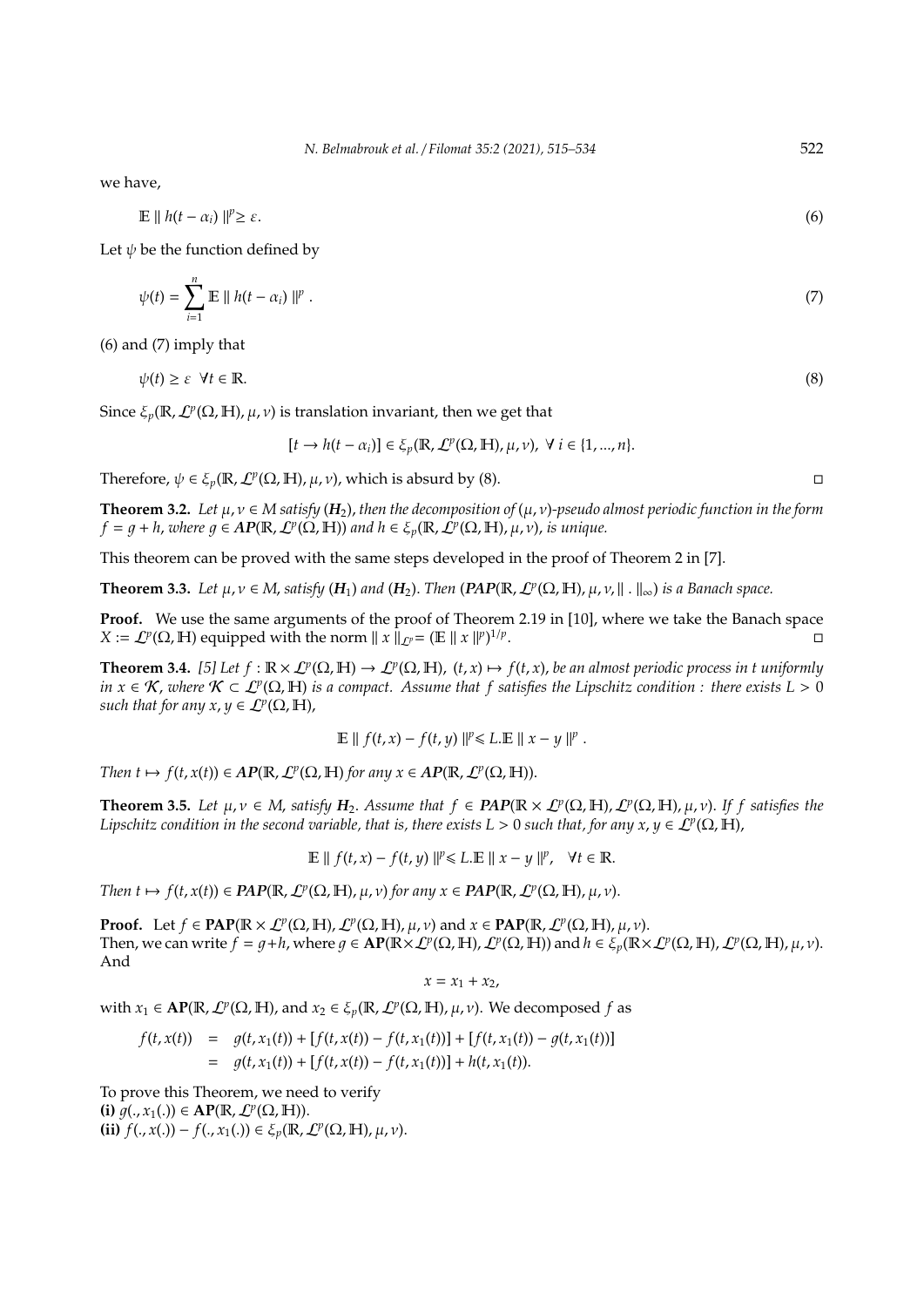**(iii)**  $h(., x_1(.)) \in \xi_p(\mathbb{R}, \mathcal{L}^p(\Omega, \mathbb{H}), \mu, \nu).$ 

To demonstrate **(i)**, we use the similar arguments of **Step (1)** in the proof of Theorem 5.7 in [11]. **(ii)** Let *x*,  $x_1 \in \mathcal{L}^p(\Omega, \mathbb{H})$ . By using the Lipschitz condition, we obtain

$$
\frac{1}{\nu([-r,r])}\int_{-r}^{r}\mathbb{E}\|f(t,x(t)) - f(t,x_1(t)\|^p\,d\mu(t) \leq \frac{1}{\nu([-r,r])}L\int_{-r}^{r}\mathbb{E}\|x(t) - x_1(t)\|^p\,d\mu(t) \leq \frac{1}{\nu([-r,r])}L\int_{-r}^{r}\mathbb{E}\|x_2(t)\|^p\,d\mu(t).
$$

Since  $x_2 \in \xi_p(\mathbb{R}, \mathcal{L}^p(\Omega, \mathbb{H}), \mu, \nu)$ , then  $\lim_{r \to +\infty} \frac{1}{\nu([-r, r])} \int_{-r}^r \mathbb{E} ||x_2(t)||^p d\mu(t) = 0$ . We deduce that,

$$
\limsup_{r \to +\infty} \frac{1}{\nu([-r,r])} \int_{-r}^{r} \mathbb{E} \, \| \, f(t,x(t)) - f(t,x_1(t) \, \|^{p} \, d\mu(t) = 0.
$$

Therefore,

$$
f(.,x(.) - f(.,x_1(.)) \in \xi_p(\mathbb{R}, \mathcal{L}^p(\Omega, \mathbb{H}), \mu, \nu).
$$

**(iii)** It remains to demonstrate the ergodicity of  $h(., x_1(.))$ . First, we have

$$
|| h(t,x) - h(t,y) ||^p = || f(t,x) - g(t,x) - f(t,y) + g(t,y) ||^p
$$
  
\$\leq\$  $2^{p-1} || f(t,x) - f(t,y) ||^p + 2^{p-1} || g(t,x) - g(t,y) ||^p$ .

By using the Lipschitz condition, we obtain that

$$
\mathbb{E} \parallel h(t,x) - h(t,y) \parallel^{p} \leq 2^{p-1} \mathbb{E} \parallel f(t,x) - f(t,y) \parallel^{p} + 2^{p-1} \mathbb{E} \parallel g(t,x) - g(t,y) \parallel^{p}
$$
  

$$
\leq 2^{p} \cdot L \mathbb{E} \parallel x - y \parallel^{p}.
$$

Since  $\mathcal{K} = \overline{\{x_1(t), t \in \mathbb{R}\}}$  is a compact. Then, for  $\varepsilon > 0$  there exists  $x_1, ..., x_m \in \mathcal{K}$ , such that  $\mathcal{K} \subset \cup_{i=1}^m \left( Bx_i, \frac{\varepsilon}{2^{2p-1}} \right)$ 2 <sup>2</sup>*p*−1*L* ), where  $B(x_i, \frac{\varepsilon}{2^{2p-1}L}) = \{x \in \mathcal{K}; ||x_i - x||^p \leq \frac{\varepsilon}{2^{2p-1}L}\}.$ It implies that,  $K \subset \bigcup_{i=1}^m \left\{x \in \mathcal{K}, \forall t \in \mathbb{R}, \mathbb{E} \parallel h(t,x) - h(t,x_i) \right\} \mid t \leq \frac{\varepsilon}{2t}$  $\frac{\varepsilon}{2^{p-1}}$ . Let *t* ∈ **R** and *x* ∈ *K*. Then, there exists  $i_0$  ∈ {1, ..., *m*} such that

$$
\mathbb{E}\parallel h(t,x)-h(t,x_{i_0})\parallel^p\leq \frac{\varepsilon}{2^{p-1}}.
$$

We get that

$$
\mathbb{E} \parallel h(t, x_1(t)) \parallel^p \leq 2^{p-1} \mathbb{E} \parallel h(t, x_1(t)) - h(t, x_{i_0}) \parallel^p + 2^{p-1} \mathbb{E} \parallel h(t, x_{i_0}) \parallel^p
$$
  

$$
\leq \epsilon + 2^{p-1} \sum_{i=1}^m \mathbb{E} \parallel h(t, x_i) \parallel^p.
$$

Since ∀*i* ∈ {1, ..., *m*} we have

$$
\lim_{r\to+\infty}\frac{1}{\nu([-r,r])}\int_{-r}^r\mathbb{E}\parallel h(t,x_i)\parallel^p d\mu(t)=0.
$$

It follows that

$$
\limsup_{r\to+\infty}\frac{1}{\nu([-r,r])}\int_{-r}^r\mathbb{E}\,\|h(t,x_1(t))\|^p\,d\mu(t)\leq\varepsilon,\ \forall\varepsilon>0.
$$

We deduce that

$$
\lim_{r\to+\infty}\frac{1}{\nu([-r,r])}\int_{-r}^r\mathbb{E}\,\|\,h(t,x_1(t))\,\|^p\,d\mu(t)=0.
$$

Finally,

$$
t \mapsto h(t, x_1(t)) \in \xi_p(\mathbb{R}, \mathcal{L}^p(\Omega, \mathbb{H}), \mu, \nu).
$$

It ends the proof.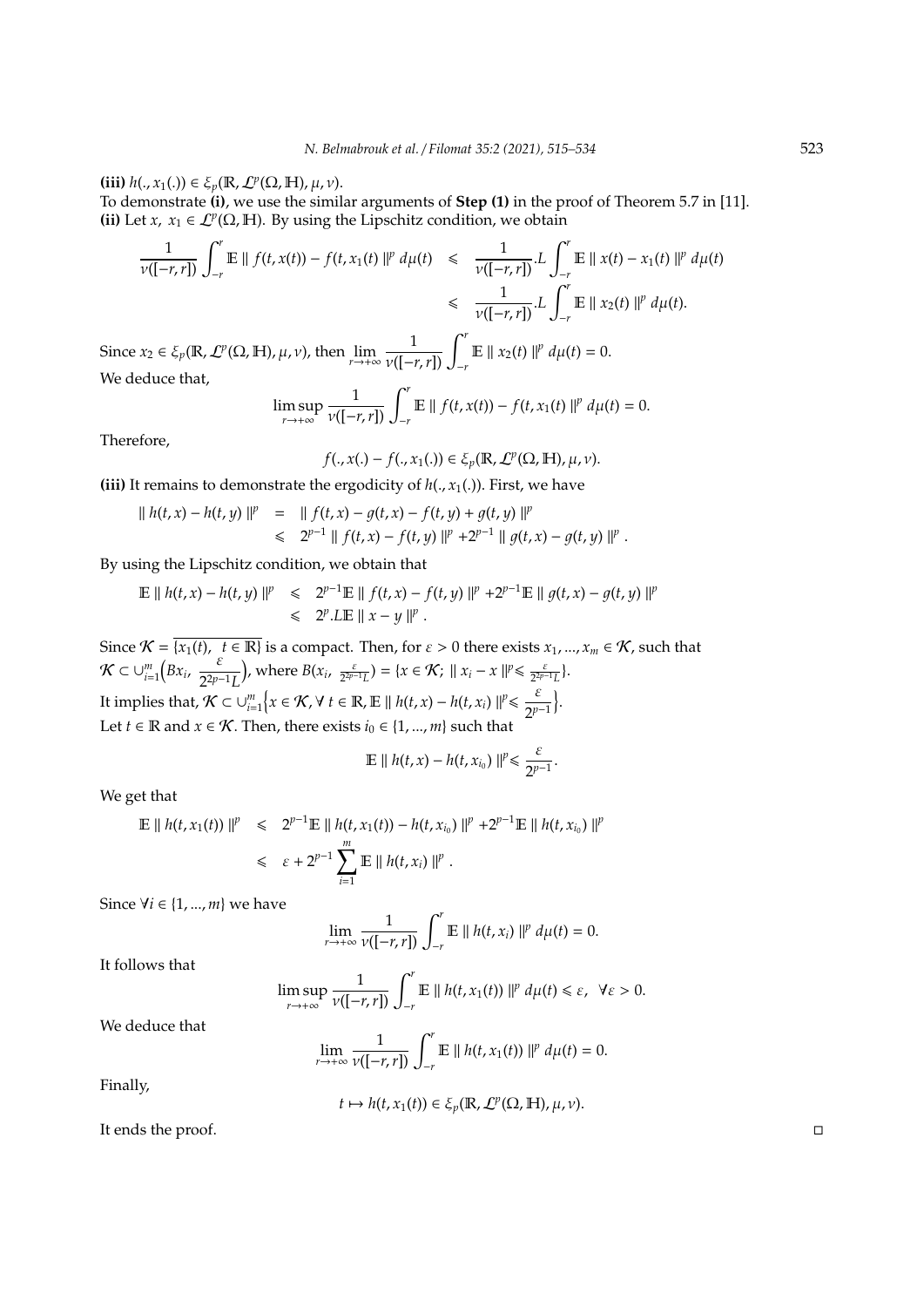### **4. Existence of (**µ, ν**)-pseudo almost periodic mild solutions for nonlinear stochastic di**ff**erential equations with delay**

This section is devoted to the existence of  $(\mu, \nu)$ -pseudo almost periodic solution for the nonlinear stochastic delayed evolution equation (1) in the space **PAP**(R, L*<sup>p</sup>* (Ω, H), µ, ν), where µ, ν ∈ *M*. • *A* : *D*(*A*) ⊂  $\mathcal{L}^p(\Omega, \mathbb{H}) \to \mathcal{L}^p(\Omega, \mathbb{H})$  is an infinitesimal generator, generating a  $C_0$ - semi group exponentially stable, denoted by  $(T(t)_{t\geq0})$  such that  $\forall t \in \mathbb{R}$ , there exists  $K > 0$  and  $\omega > 0$  satisfying

$$
(\mathbf{H}_0) \parallel T(t) \parallel \leq K e^{-\omega t}.
$$

 $\bullet$   $f: \mathbb{R} \times \mathcal{L}^p(\Omega, \mathbb{H}) \to \mathcal{L}^p(\Omega, \mathbb{H}), \varphi: \mathbb{R} \times \mathcal{L}^p(\Omega, \mathbb{H}) \to \mathcal{L}^p(\Omega, \mathbb{H})$  are two stochastic processes.

• *W*(.) is a two-sided and standard one-dimensional Brownian motion with values in H.

•  $\tau > 0$  is a constant delay.

**Definition 4.1.** *An*  $\mathcal{F}_t$ -progressively measurable stochastic process  $\{x(t)\}_{t\in\mathbb{R}}$  is called a mild solution of Equation (1), *if it satisfies the corresponding stochastic integral equation*

$$
x(t) = T(t-a)x(a) + \int_{a}^{t} T(t-s)f(s, x(s-\tau))ds + \int_{a}^{t} T(t-s)\varphi(s, x(s-\tau))dW(s),
$$
\n(9)

*for all t, a*  $\in$  **R** *such that t*  $\ge$  *a*.

**Lemma 4.2.** [17] Let  $S : [0, T] \times \Omega \to \ell(\mathcal{L}^p(\Omega, \mathbb{H}))$  be an  $\mathcal{F}_t$ -adapted measurable stochastic process satisfying

$$
\int_0^T \mathbb{E} \parallel S(t) \parallel^2 dt < \infty \ \ a.s.
$$

 $a$  *deta* (L<sup>p</sup>(Ω, H)) designate the space of all continuous linear operators from L<sup>p</sup>(Ω, H) to itself. Then ∀p ≥ 1, there *exist a constant C<sup>p</sup>* > 0 *such that*

$$
\mathbb{E}\sup_{0\leq t\leq T}\|\int_0^T S(s)dW(s)\|^p\leq C_p\mathbb{E}\Big(\int_0^T\|S(s)\|^2\ ds\Big)^{p/2},\ \ T>0.
$$

**Theorem 4.3.** *If*  $f \in \text{PAP}(\mathbb{R}, \mathcal{L}^p(\Omega, \mathbb{H}), \mu, \nu)$ , then  $f(t)$   $t \mapsto \int_0^t T(t-s)f(s-\tau)ds \in \mathbb{P}AP(\mathbb{R}, \mathcal{L}^p(\Omega, \mathbb{H}), \mu, \nu).$  $f(i\mathbf{i}) \mathbf{t} \mapsto \int_0^t T(t-s)f(s-\tau)dW(s) \in \mathbf{PAP}(\mathbb{R}, \mathcal{L}^p(\Omega, \mathbb{H}), \mu, \nu).$ 

**Proof.** (i) We know that  $f \in \text{PAP}(\mathbb{R}, \mathcal{L}^p(\Omega, \mathbb{H}), \mu, \nu)$ , then it can be decomposed as  $f = g + h$  where  $g \in \mathbf{AP}(\mathbb{R}, \mathcal{L}^p(\Omega, \mathbb{H}))$ , and  $h \in \mathcal{E}_p(\mathbb{R}, \mathcal{L}^p(\Omega, \mathbb{H}), \mu, \nu)$ .

Denote by (Λ*x*)(*t*) =  $\int_{-\infty}^{t} T(t-s)g(s-\tau)ds$  and (Γ*x*)(*t*) =  $\int_{-\infty}^{t} T(t-s)h(s-\tau)ds$ . We need to verify that  $(\Lambda x)(t) \in \mathbf{AP}(\mathbb{R}, \mathcal{L}^p(\Omega, \mathbb{H}))$  and  $(\overline{\Gamma} x)(t) \in \xi_p(\mathbb{R}, \mathcal{L}^p(\Omega, \mathbb{H}), \mu, \nu)$ . • Our first step consists to proving that (Λ*x*)(*t*) *and* (Γ*x*)(*t*) are stochastically continuous.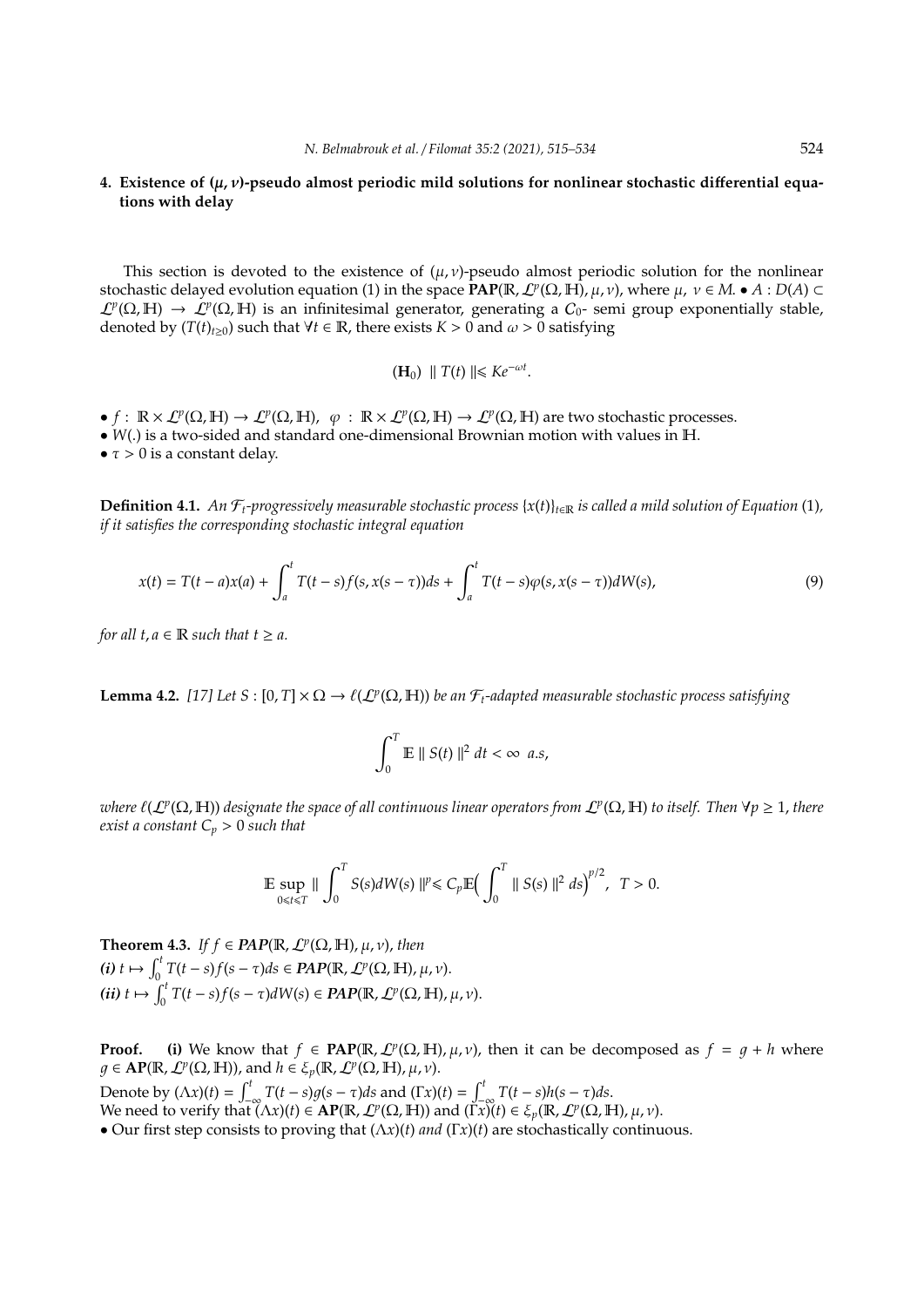Let  $t_0 \in \mathbb{R}$  fixed. Assume that  $\alpha = s - t + t_0$ , and from Holder's inequality, we get that

$$
\mathbb{E} || (\Lambda x)(t) - (\Lambda x)(t_0) ||^p
$$
\n
$$
= \mathbb{E} || \int_{-\infty}^t T(t-s)g(s-\tau)ds - \int_{-\infty}^{t_0} T(t_0-s)g(s-\tau)ds ||^p
$$
\n
$$
= \mathbb{E} || \int_{-\infty}^{t_0} T(t_0-\alpha)g(\alpha+t-t_0,x(\alpha+t-t_0-\tau))d\alpha - \int_{-\infty}^{t_0} T(t_0-s)g(s-\tau)ds ||^p
$$
\n
$$
\leq \mathbb{E} [\int_{-\infty}^{t_0} || T(t_0-s) || || g(s+t-t_0-\tau) - g(s-\tau) || ds ]^p
$$
\n
$$
\leq \mathbb{E} [\int_{-\infty}^{t_0} || T(t_0-s) ||^{\frac{p-1}{p}} || T(t_0-s) ||^{\frac{1}{p}} || g(s+t-t_0-\tau) - g(s-\tau) || ds ]^p
$$
\n
$$
\leq \mathbb{E} [ (\int_{-\infty}^{t_0} (|| T(t_0-s) ||^{\frac{p-1}{p}})^{\frac{p}{p-1}} ds )^{\frac{p-1}{p}} \times
$$
\n
$$
(\int_{-\infty}^{t_0} (|| T(t_0-s) ||^{\frac{1}{p}} || g(s+t-t_0-\tau) - g(s-\tau) || )^p ds )^{\frac{1}{p}} ]^p
$$
\n
$$
\leq (\int_{-\infty}^{t_0} || T(t_0-s) || ds )^{p-1} \times
$$
\n
$$
\int_{-\infty}^{t_0} || T(t_0-s) || .\mathbb{E} || g(s+t-t_0-\tau) - g(s-\tau) ||^p ds
$$
\n
$$
\leq \frac{K^p}{\omega^{p-1}} \int_{-\infty}^{t_0} e^{-\omega(t_0-s)} \mathbb{E} || g(s+t-t_0-\tau) - g(s-\tau) ||^p ds.
$$

Let  $\{t_n\}$  be a real arbitrary sequence such that  $t_n \to t_0$  as  $n \to +\infty$ . Since  $g \in \mathcal{B}_C(\mathbb{R},\mathcal{L}^p(\Omega,\mathbb{H}))$ , we have

$$
e^{-\omega(t_0-s)}\mathbb{E}\parallel g(s+t_n-t_0-\tau)-g(s-\tau)\parallel^p\to 0,\; n\to+\infty.
$$

Consequently, for *n* large enough one has

$$
e^{-\omega(t_0-s)}\mathbb{E} \parallel g(s+t_n-t_0-\tau) - g(s-\tau) \parallel^p \leq 2^p e^{-\omega(t_0-s)} \parallel g \parallel_\infty^p
$$

Furthermore,

$$
\int_{-\infty}^{t_0} 2^p e^{-\omega(t_0-s)} \parallel g \parallel_{\infty}^p ds < \infty.
$$

Then, from the Lebesgue's Dominated Convergence Theorem, we get that

$$
\lim_{n \to +\infty} \int_{-\infty}^{t_0} e^{-\omega(t_0 - s)} \mathbb{E} \, \| \, g(s + t_n - t_0 - \tau) - g(s - \tau) \, \|^{p} \, ds = 0.
$$

Hence,

$$
\lim_{t\to t_0}\int_{-\infty}^{t_0}e^{-\omega(t_0-s)}\mathbb{E}\parallel g(s+t-t_0-\tau)-g(s-\tau)\parallel^p ds=0.
$$

Therefore

$$
\lim_{t\to t_0}\mathbb{E}\parallel(\Lambda x)(t)-(\Lambda x)(t_0)\parallel^p=0.
$$

In this way we have shown that (Λ*x*)(*t*) is stochastically continuous. In the same way we demonstrate that (Γ*x*)(*t*) is a continuous process.

Thus, we conclude that  $\int_{-\infty}^{t} T(t-s)f(s-\tau)ds$  is stochastically continuous. • We now prove the almost periodicity of  $\Lambda x$ . Note that the integral

$$
\int_{-\infty}^{t} T(t-s)g(s-\tau)ds
$$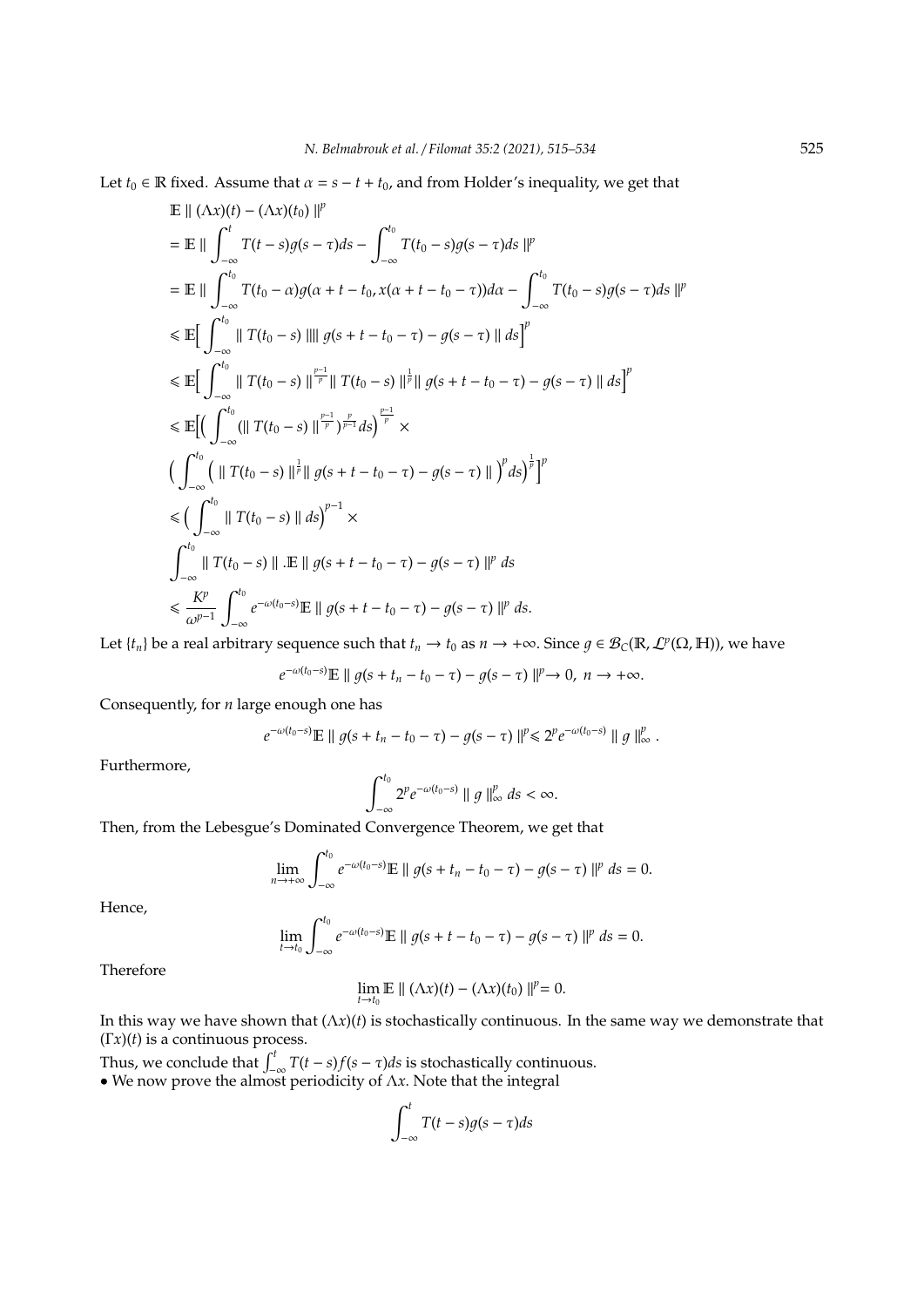is absolutely convergent, and

$$
\|\int_{-\infty}^t T(t-s)g(s-\tau)ds\|\leq \frac{K}{\omega}\|\,g\,\|_{\infty}\,.
$$

Since  $g \in \mathbf{AP}(\mathbb{R}, \mathcal{L}^p(\Omega, \mathbb{H}))$ , then  $\forall \varepsilon > 0$ ,  $\exists l > 0$ ,  $\forall \alpha \in \mathbb{R}$ , there exists  $\delta \in [\alpha, \alpha + l]$  satisfying

$$
\sup_{t\in\mathbb{R}}\mathbb{E}\,\|\,g(t+\delta)-g(t)\,\|^{p}<\varepsilon\Big(\frac{\omega}{K}\Big)^{p}.
$$

In other hand, assume that  $\sigma = s - \delta$ , then we obtain :

$$
\mathbb{E} || (\Lambda x)(t + \delta) - (\Lambda x)(t) ||^p
$$
\n
$$
= \mathbb{E} || \int_{-\infty}^{t+\delta} T(t + \delta - s)g(s - \tau)ds - \int_{-\infty}^t T(t - s)g(s - \tau)ds ||^p
$$
\n
$$
= \mathbb{E} || \int_{-\infty}^t T(t - \sigma)g(\sigma + \delta - \tau)d\sigma - \int_{-\infty}^t T(t - s)g(s - \tau)ds ||^p
$$
\n
$$
= \mathbb{E} || \int_{-\infty}^t T(t - s) \Big( g(s + \delta - \tau) - g(s - \tau) \Big) ds ||^p.
$$

Using the same steps developed above and the condition of exponential  $C_0$ −semi-group(*T*(*t*))<sub>*t*≥0</sub>, we get that

$$
\mathbb{E} \parallel (\Lambda x)(t + \delta) - (\Lambda x)(t) \parallel^{p}
$$
\n
$$
= \mathbb{E} \parallel \int_{-\infty}^{t} T(t - s) \Big( g(s + \delta - \tau) - g(s - \tau) \Big) ds \parallel^{p}
$$
\n
$$
\leq \Big( \int_{-\infty}^{t} \parallel T(t - s) \parallel ds \Big)^{p-1} \times \int_{-\infty}^{t} \parallel T(t - s) \parallel \cdot \mathbb{E} \parallel g(s + \delta - \tau) - g(s - \tau) \parallel^{p} ds
$$
\n
$$
\leq \Big( \frac{K}{\omega} \Big)^{p-1} \cdot \frac{K}{\omega} . \varepsilon \cdot \Big( \frac{\omega}{K} \Big)^{p}
$$
\n
$$
\leq \varepsilon.
$$

• It remains to verify that  $(Tx) \in \xi_p(\mathbb{R}, \mathcal{L}^p(\Omega, \mathbb{H}), \mu, \nu)$ . First, we have

$$
\frac{1}{\nu([-r,r])}\int_{-r}^{r}\mathbb{E}\|(\Gamma x)(t)\|^p\,d\mu(t) = \frac{1}{\nu([-r,r])}\int_{-r}^{r}\mathbb{E}\| \int_{-\infty}^{t}T(t-s)h(s-\tau)ds\|^p\,d\mu(t) \leq \frac{1}{\nu([-r,r])}\int_{-r}^{r}\left[\mathbb{E}\int_{-\infty}^{t}\|T(t-s)h(s-\tau)\|ds\right]^p d\mu(t).
$$

From Holder's inequality and Fubini's theorem, we get that

$$
\frac{1}{\nu([-r,r])} \int_{-r}^{r} \mathbb{E} \|(Tx)(t)\|^p d\mu(t) \n\leq \frac{K^p}{\nu([-r,r])} \int_{-r}^{r} \Big( \int_{-\infty}^{t} e^{-\omega(t-s)} ds \Big)^{p-1} \times \Big( \int_{-\infty}^{t} e^{-\omega(t-s)} \mathbb{E} \|(h(s-\tau)\|^p ds) d\mu(t) \n\leq \frac{K^p}{\omega^{p-1}} \frac{1}{\nu([-r,r])} \int_{-r}^{r} \int_{-\infty}^{t} e^{-\omega(t-s)} \mathbb{E} \|(h(s-\tau)\|^p ds d\mu(t) \n\leq \frac{K^p}{\omega^{p-1}} \cdot \frac{1}{\nu([-r,r])} \int_{-r}^{r} \int_{\mathbb{R}} \mathbf{1}_{]-\infty,t}(s) e^{-\omega(t-s)} \mathbb{E} \|(h(s-\tau)\|^p ds d\mu(t) \n\leq \frac{K^p}{\omega^{p-1}} \cdot \frac{1}{\nu([-r,r])} \int_{\mathbb{R}} \int_{-r}^{r} \mathbf{1}_{]-\infty,t}(s) e^{-\omega(t-s)} \mathbb{E} \|(h(s-\tau)\|^p d\mu(t) ds.
$$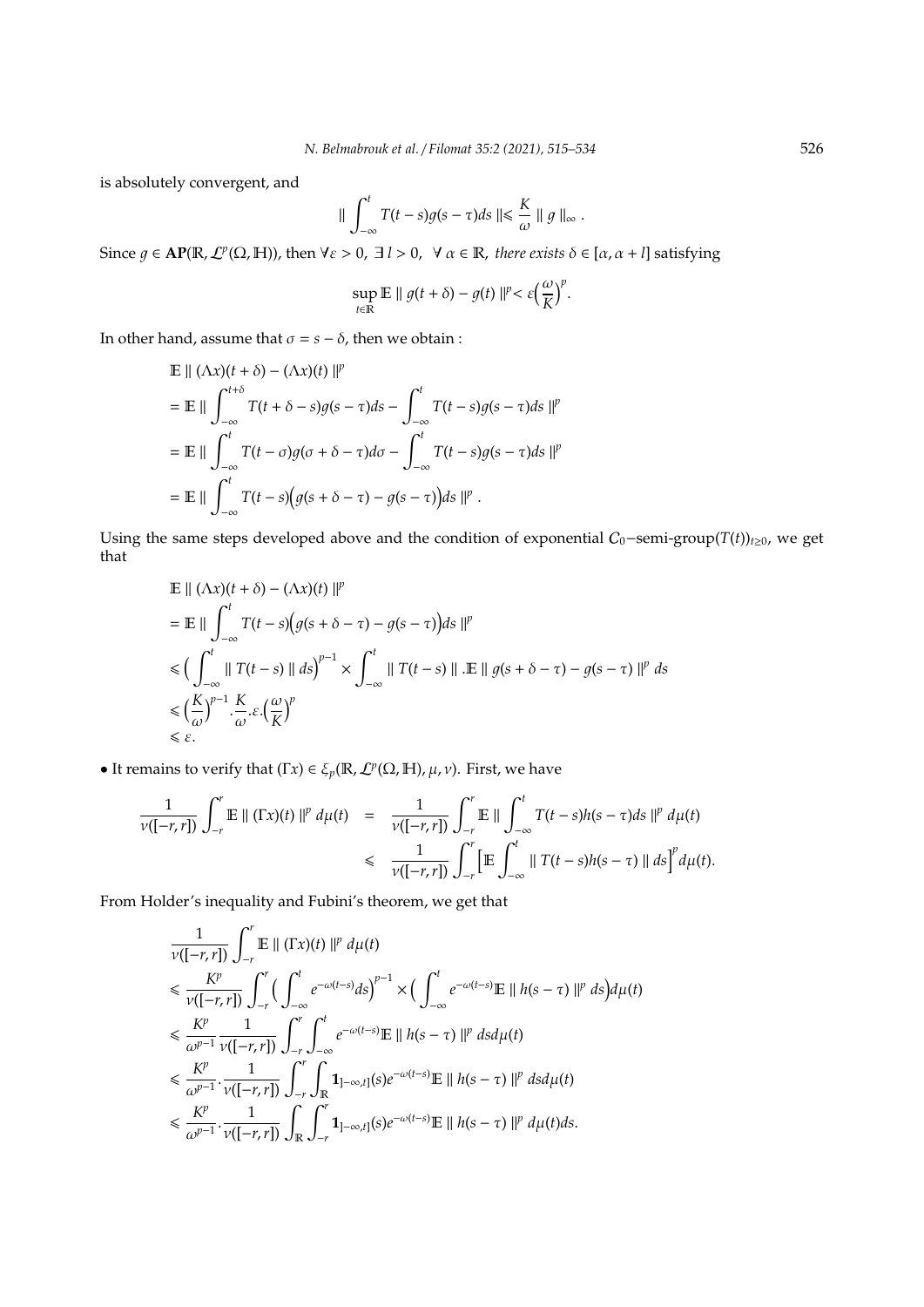Let  $v = t - s$ , then we obtain

$$
\frac{1}{\nu([-r,r])}\int_{-r}^r\mathbb{E}\left\|\left(\Gamma x\right)(t)\right\|^p\,d\mu(t)\quad\leq\quad \frac{K^p}{\omega^{p-1}}\int_0^{+\infty}\frac{e^{-\omega v}}{\nu([-r,r])}\int_{-r}^r\mathbb{E}\left\|h(t-v-\tau)\right\|^p\,d\mu(t)dv
$$

Moreover, we have

$$
\left|\frac{e^{-\omega v}}{\nu([-r,r])}\int_{-r}^r\mathbb{E}\right|\left|h(t-v-\tau)\right|\left|^p d\mu(t)\right|\leq e^{-\omega v}\left\|\left|h\right|\right\|_{\infty}^p.
$$

Since  $h \in \xi_p(\mathbb{R}, \mathcal{L}^p(\Omega, \mathbb{H}), \mu, \nu)$  which is translation invariant, and from the Lebesgue's dominated convergence theorem, we deduce that

$$
\lim_{r \to +\infty} \frac{1}{\nu([-r,r])} \int_{-r}^{r} \mathbb{E} \parallel (\Gamma x)(t) \parallel^{p} d\mu(t)
$$
\n
$$
\leq \frac{K^{p}}{\omega^{p-1}} \int_{0}^{+\infty} \left( e^{-\omega v} \lim_{r \to +\infty} \frac{1}{\nu([-r,r])} \int_{-r}^{r} \mathbb{E} \parallel h(t-v-\tau) \parallel^{p} d\mu(t) \right) dv
$$
\n= 0.

Thus,  $(Tx)(t) \in \xi_p(\mathbb{R}, \mathcal{L}^p(\Omega, \mathbb{H}), \mu, \nu)$ . Finally, (i) holds.

**(ii)** Similarly to **(i)**, since  $f \in \text{PAP}(\mathbb{R}, \mathcal{L}^p(\Omega, \mathbb{H}), \mu, \nu)$ , then it can be written as  $f = \Theta + \varphi$  where  $\Theta \in$  $\textbf{AP}(\mathbb{R}, \mathcal{L}^p(\Omega, \mathbb{H}))$ , and  $\varphi \in \xi_p(\mathbb{R}, \mathcal{L}^p(\Omega, \mathbb{H}), \mu, \nu)$ . Let  $S_1x(t) = \int_{-\infty}^t T(t-s)\Theta(s-\tau)dW(t)$  and  $S_2x(t) = \int_{-\infty}^t T(t-s)\varphi(s-\tau)dW(t)$ . We must demonstrate that  $\mathcal{S}_1x \in \mathbf{AP}(\mathbb{R}, \tilde{\mathcal{L}}^p(\Omega, \mathbb{H}))$  and  $\mathcal{S}_2x \in \xi_p(\mathbb{R}, \mathcal{L}^p(\Omega, \mathbb{H}), \mu, \nu)$ .

•• In the first time we verify that  $(S_1x)(t)$  is stochastically continuous. We take an arbitrary number  $t_0 \in \mathbb{R}$ . Let  $\alpha = s - t + t_0$ , then we obtain

$$
\mathbb{E} || (S_1 x)(t) - (S_1 x)(t_0) ||^p
$$
\n
$$
= \mathbb{E} || \int_{-\infty}^t T(t - s) \Theta(s - \tau) dW(s) - \int_{-\infty}^{t_0} T(t_0 - s) \Theta(s - \tau) dW(s) ||^p
$$
\n
$$
= \mathbb{E} || \int_{-\infty}^{t_0} T(t_0 - \alpha) \Theta(\alpha + t - t_0 - \tau) dW(\alpha + t - t_0) - \int_{-\infty}^{t_0} T(t_0 - s) \Theta(s - \tau) dW(s) ||^p
$$

Suppose that

$$
\widetilde{W}(\alpha) = W(\alpha + t - t_0) - W(t - t_0).
$$

We note that *W* and  $\widetilde{W}$  are two Wiener process and have the same distribution. Using the Lemma 4.2, we obtain

$$
\mathbb{E} \parallel (S_1 x)(t) - (S_1 x)(t_0) \parallel^p
$$
\n
$$
= \mathbb{E} \parallel \int_{-\infty}^{t_0} T(t_0 - \alpha) \Theta(\alpha + t - t_0 - \tau) d\widetilde{W}(\alpha) - \int_{-\infty}^{t_0} T(t_0 - s) \Theta(s - \tau) dW(s) \parallel^p
$$
\n
$$
= \mathbb{E} \parallel \int_{-\infty}^{t_0} T(t_0 - \alpha) \Theta(\alpha + t - t_0 - \tau) d\widetilde{W}(\alpha) - \int_{-\infty}^{t_0} T(t_0 - s) \Theta(s - \tau) d\widetilde{W}(s) \parallel^p
$$
\n
$$
= \mathbb{E} \parallel \int_{-\infty}^{t_0} T(t_0 - s) (\Theta(s + t - t_0 - \tau) - \Theta(s - \tau)) d\widetilde{W}(\alpha) \parallel^p
$$
\n
$$
\leq C_p \mathbb{E} \Big[ \int_{-\infty}^{t_0} \parallel T(t_0 - s) (\Theta(s + t - t_0 - \tau) - \Theta(s - \tau)) \parallel^2 ds \Big]^{\frac{p}{2}}.
$$

.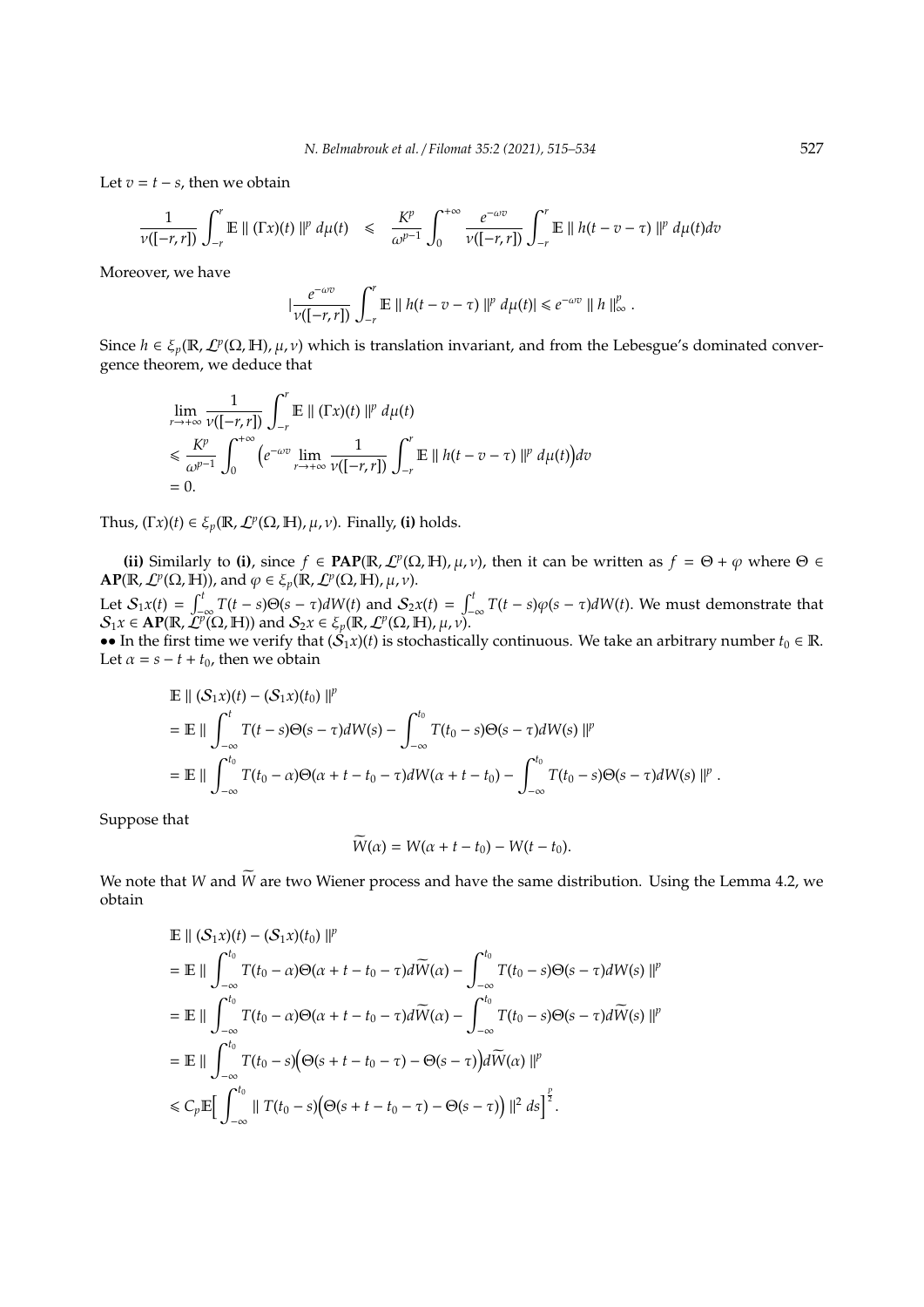From Holder's inequality, we get that

$$
\mathbb{E} || (S_1 x)(t) - (S_1 x)(t_0) ||^p
$$
\n
$$
\leq C_p \mathbb{E} \Big[ \int_{-\infty}^{t_0} || T(t_0 - s) (\Theta(s + t - t_0 - \tau) - \Theta(s - \tau) ) ||^2 ds \Big]^{\frac{p}{2}}
$$
\n
$$
\leq C_p \mathbb{E} \Big( \int_{-\infty}^{t_0} || T(t_0 - s) ||^2 || \Theta(s + t - t_0 - \tau) - \Theta(s - \tau) ||^2 ds \Big)^{\frac{p}{2}}
$$
\n
$$
\leq C_p \mathbb{E} \Big( \int_{-\infty}^{t_0} || T(t_0 - s) ||^{2 \cdot \frac{p-2}{p}} \cdot || T(t_0 - s) ||^{\frac{4}{p}} \times || \Theta(s + t - t_0 - \tau) - \Theta(s - \tau) ||^2 ds \Big)^{\frac{p}{2}}
$$
\n
$$
\leq C_p \mathbb{E} \Big[ \Big( \int_{-\infty}^{t_0} (|| T(t_0 - s) ||^{2 \cdot \frac{p-2}{p}}) \frac{p}{p-2} ds \Big)^{\frac{p-2}{p}}
$$
\n
$$
\times \Big( \int_{-\infty}^{t_0} (|| T(t_0 - s) ||^{\frac{4}{p}} || \Theta(s + t - t_0 - \tau) - \Theta(s - \tau) ||^2)^{\frac{p}{2}} ds \Big)^{\frac{p}{p}} \Big]^{\frac{p}{2}}
$$
\n
$$
\leq C_p K^p \Big( \int_{-\infty}^{t_0} e^{-2\omega(t_0 - s)} ds \Big)^{\frac{p-2}{2}} \times \int_{-\infty}^{t_0} e^{-2\omega(t_0 - s)} \mathbb{E} || \Theta(s + t - t_0 - \tau) - \Theta(s - \tau) ||^p ds
$$
\n
$$
\leq C_p K^p (2\omega)^{\frac{2-p}{2}} \int_{-\infty}^{t_0} e^{-2\omega(t_0 - s)} \mathbb{E} || \Theta(s + t - t_0 - \tau) - \Theta(s - \tau) ||^p ds.
$$

By the similar arguments as above, we obtain

$$
\lim_{t\to t_0}\int_{-\infty}^{t_0}e^{-2\omega(t_0-s)}\mathbb{E}\,\|\,\Theta(s+t-t_0-\tau)-\Theta(s-\tau)\,\|^p\,ds=0.
$$

It implies that

$$
\lim_{t\to t_0}\mathbb{E}\parallel\int_{-\infty}^tT(t-s)\Theta(s-\tau)dW(s)-\int_{-\infty}^{t_0}T(t_0-s)\Theta(s-\tau)dW(s)\parallel^p=0.
$$

Thus,

$$
\lim_{t\to t_0}\mathbb{E}\|S_1x(t)-S_1x(t_0)\|^p=0.
$$

So we demonstrate that  $(S_1x)(t)$  is stochastically continuous. By an analogous argument, we verify that  $(S_2)x(t)$  is also continuous.

•• We know that  $\Theta \in \mathbf{AP}(\mathbb{R}, \mathcal{L}^p(\Omega, \mathbb{H}))$ . So,  $\forall \varepsilon > 0$ ,  $\exists l > 0$ ,  $\forall \alpha \in \mathbb{R}$ ,  $\exists \delta \in [\alpha, \alpha + l]$  satisfying

$$
\sup_{t\in\mathbb{R}}\mathbb{E}\parallel \Theta(t+\delta)-\Theta(t)\parallel^{p}<\varepsilon.\frac{1}{C_{p}}\Big(\frac{\sqrt{2\omega}}{K}\Big)^{p}.
$$

Let  $\sigma = s - \delta$ , and  $\widetilde{W}(\sigma) = W(\sigma + \delta) - W(\delta)$ . From lemma 4.2, we obtain

$$
\mathbb{E} \|\left(\mathcal{S}_1 x\right)(t+\delta) - \left(\mathcal{S}_1 x\right)(t)\|^p
$$
\n
$$
= \mathbb{E} \|\int_{-\infty}^{t+\delta} T(t+\delta-s)\Theta(s-\tau)dW(s) - \int_{-\infty}^t T(t-s)\Theta(s-\tau)dW(s)\|^p
$$
\n
$$
= \mathbb{E} \|\int_{-\infty}^t T(t-\sigma)\Theta(\sigma+\delta-\tau)dW(\sigma+\delta) - \int_{-\infty}^t T(t-s)\Theta(s-\tau)dW(s)\|^p
$$
\n
$$
= \mathbb{E} \|\int_{-\infty}^t T(t-\sigma)\Theta(\sigma+\delta-\tau)d\widetilde{W}(\sigma) - \int_{-\infty}^t T(t-s)\Theta(s-\tau)d\widetilde{W}(s)\|^p
$$
\n
$$
= \mathbb{E} \|\int_{-\infty}^t T(t-s)\Big(\Theta(s+\delta-\tau) - \Theta(s-\tau)\Big)d\widetilde{W}(s)\|^p
$$
\n
$$
\leq C_p \mathbb{E} \Big(\int_{-\infty}^t \|T(t-s)\Theta(s+\delta-\tau) - \Theta(s-\tau)\|^2 ds\Big)^{\frac{p}{2}}.
$$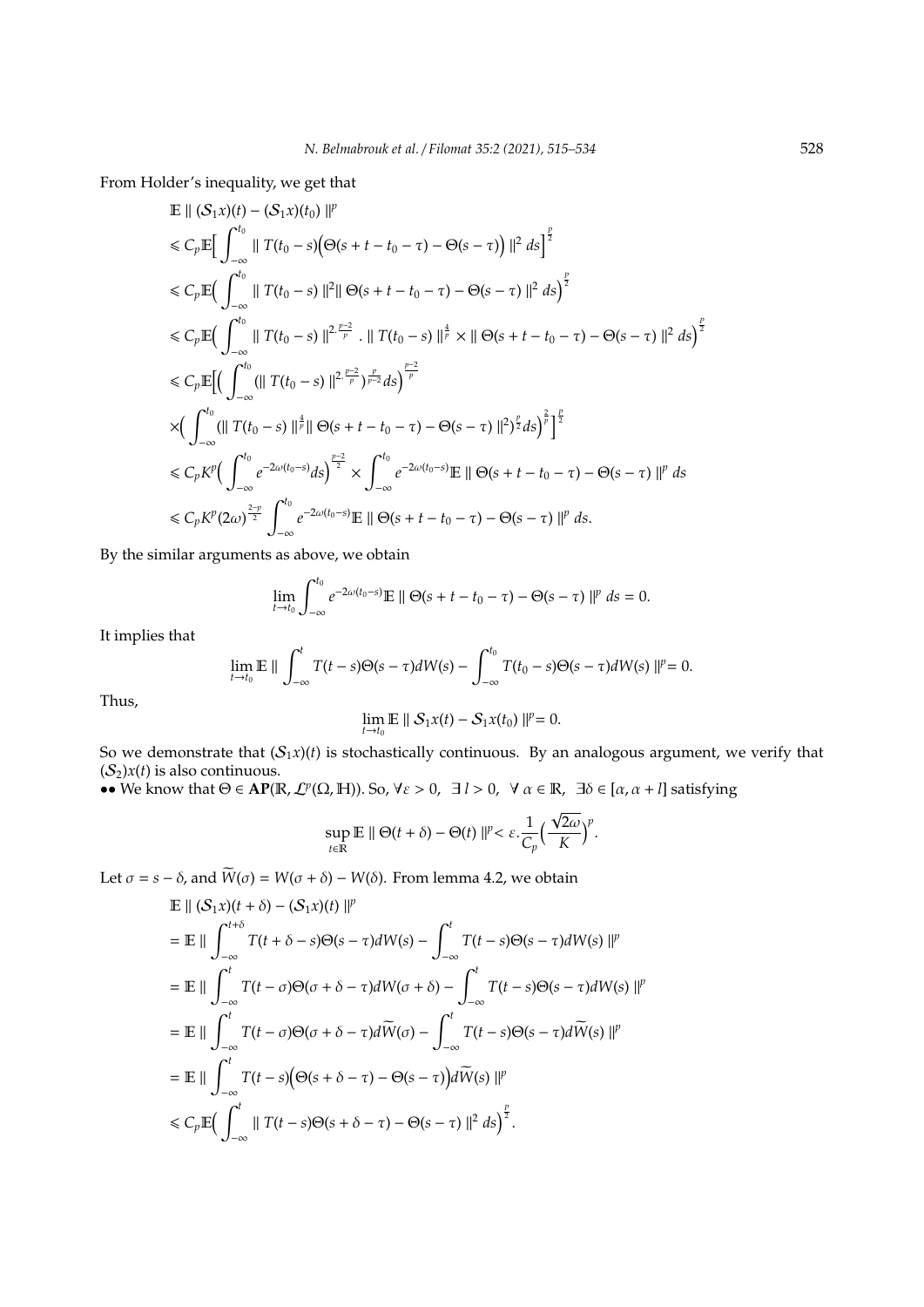From Holder's inequality and the condition of exponential  $C_0$ −semi-group(*T*(*t*))<sub>*t*≥0</sub>), we obtain

$$
\begin{split}\n&\mathbb{E} \parallel \mathcal{S}_1 x(t+\delta) - \mathcal{S}_1 x(t) \parallel^p \\
&\leq C_p \mathbb{E} \Big( \int_{-\infty}^t \parallel T(t-s)\Theta(s+\delta-\tau) - \Theta(s-\tau) \parallel^2 ds \Big)^{\frac{p}{2}} \\
&\leq C_p \Big( \int_{-\infty}^t \parallel T(t-s) \parallel^2 ds \Big)^{\frac{p-2}{2}} \times \int_{-\infty}^t \parallel T(t-s) \parallel^2 .\n\mathbb{E} \parallel \Theta(s+\delta-\tau) - \Theta(s-\tau) \parallel^p ds \\
&\leq C_p K^{p-2} \Big( \int_{-\infty}^t e^{-2\omega(t-s)} ds \Big)^{\frac{p-2}{2}} \times K^2 \int_{-\infty}^t e^{-2\omega(t-s)} \mathbb{E} \parallel \Theta(s+\delta-\tau) - \Theta(s-\tau) \parallel^p ds \\
&\leq C_p K^p . \Big( \frac{1}{2\omega} \Big)^{\frac{p-2}{2}} . \frac{1}{2\omega} . \varepsilon . \frac{1}{C_p} \Big( \frac{\sqrt{2\omega}}{K} \Big)^p \\
&\leq \varepsilon.\n\end{split}
$$

Consequently,  $(S_1x)(t)$  is almost periodic.

•• In order to complete the proof we still have to show the ergodicity of  $(S_2x)(t)$ . By Lemma 4.2, we get that

$$
\frac{1}{\nu([-r,r])}\int_{-r}^{r}\mathbb{E}\parallel S_{2}x(t)\parallel^{p}d\mu(t) = \frac{1}{\nu([-r,r])}\int_{-r}^{r}\mathbb{E}\parallel \int_{-\infty}^{t}T(t-s)\varphi(s-\tau)dW(s)\parallel^{p}d\mu(t) \n\leq C_{p}\frac{1}{\nu([-r,r])}\int_{-r}^{r}\left[\mathbb{E}\int_{-\infty}^{t}\parallel T(t-s)\varphi(s-\tau)\parallel^{2}ds\right]^{\frac{p}{2}}d\mu(t).
$$

From Holder's inequality and Fubini's theorem, we infer that

$$
\frac{1}{\nu([-r,r])} \int_{-r}^{r} \mathbb{E} \|(S_2 x)(t)\|^p d\mu(t) \n\leq C_p \frac{1}{\nu([-r,r])} \int_{-r}^{r} \left( \int_{-\infty}^{t} \|T(t-s)\|^2 ds \right)^{\frac{p-2}{2}} \times \int_{-\infty}^{t} \|T(t-s)\|^2 \cdot \mathbb{E} \|( \varphi(s-\tau) \|^p ds d\mu(t) \n\leq C_p \frac{K^p}{\nu([-r,r])} \int_{-r}^{r} \left( \int_{-\infty}^{t} e^{-2\omega(t-s)} ds \right)^{\frac{p-2}{2}} \times \left( \int_{-\infty}^{t} e^{-2\omega(t-s)} \mathbb{E} \|( \varphi(s-\tau) \|^p ds \right) d\mu(t) \n\leq C_p \frac{K^p}{(2\omega)^{\frac{p-2}{2}}} \frac{1}{\nu([-r,r])} \int_{-r}^{r} \int_{-\infty}^{t} e^{-2\omega(t-s)} \mathbb{E} \|( \varphi(s-\tau) \|^p ds d\mu(t) \n\leq C_p \frac{K^p}{(2\omega)^{\frac{p-2}{2}}} \cdot \frac{1}{\nu([-r,r])} \int_{-r}^{r} \int_{\mathbb{R}} \mathbf{1}_{]-\infty,t} (s) e^{-2\omega(t-s)} \mathbb{E} \|( \varphi(s-\tau) \|^p ds d\mu(t) \n\leq C_p \frac{K^p}{(2\omega)^{\frac{p-2}{2}}} \cdot \frac{1}{\nu([-r,r])} \int_{\mathbb{R}} \int_{-r}^{r} \mathbf{1}_{]-\infty,t} (s) e^{-2\omega(t-s)} \mathbb{E} \|( \varphi(s-\tau) \|^p d\mu(t) ds.
$$

Let  $v = t - s$ , then we obtain

$$
\frac{1}{\nu([-r,r])}\int_{-r}^r \mathbb{E} \|(S_2x)(t)\|^p\,d\mu(t) \leq C_p\frac{K^p}{(2\omega)^{\frac{p-2}{2}}}\int_0^{+\infty}\frac{e^{-2\omega v}}{\nu([-r,r])}\int_{-r}^r \mathbb{E} \|\varphi(t-v-\tau)\|^p\,d\mu(t)dv.
$$

Add to that, we have

$$
|\frac{e^{-2\omega v}}{\nu([-r,r])}\int_{-r}^r\mathbb{E}\parallel\varphi(t-v-\tau)\parallel^p d\mu(t)|\leq e^{-2\omega v}\parallel\varphi\parallel_\infty^p.
$$

Since,  $\varphi \in \xi_p(\mathbb{R}, \mathbb{H}, \mu, \nu)$  which is translation invariant, and from the Lebesgue dominated convergence theorem, we deduce that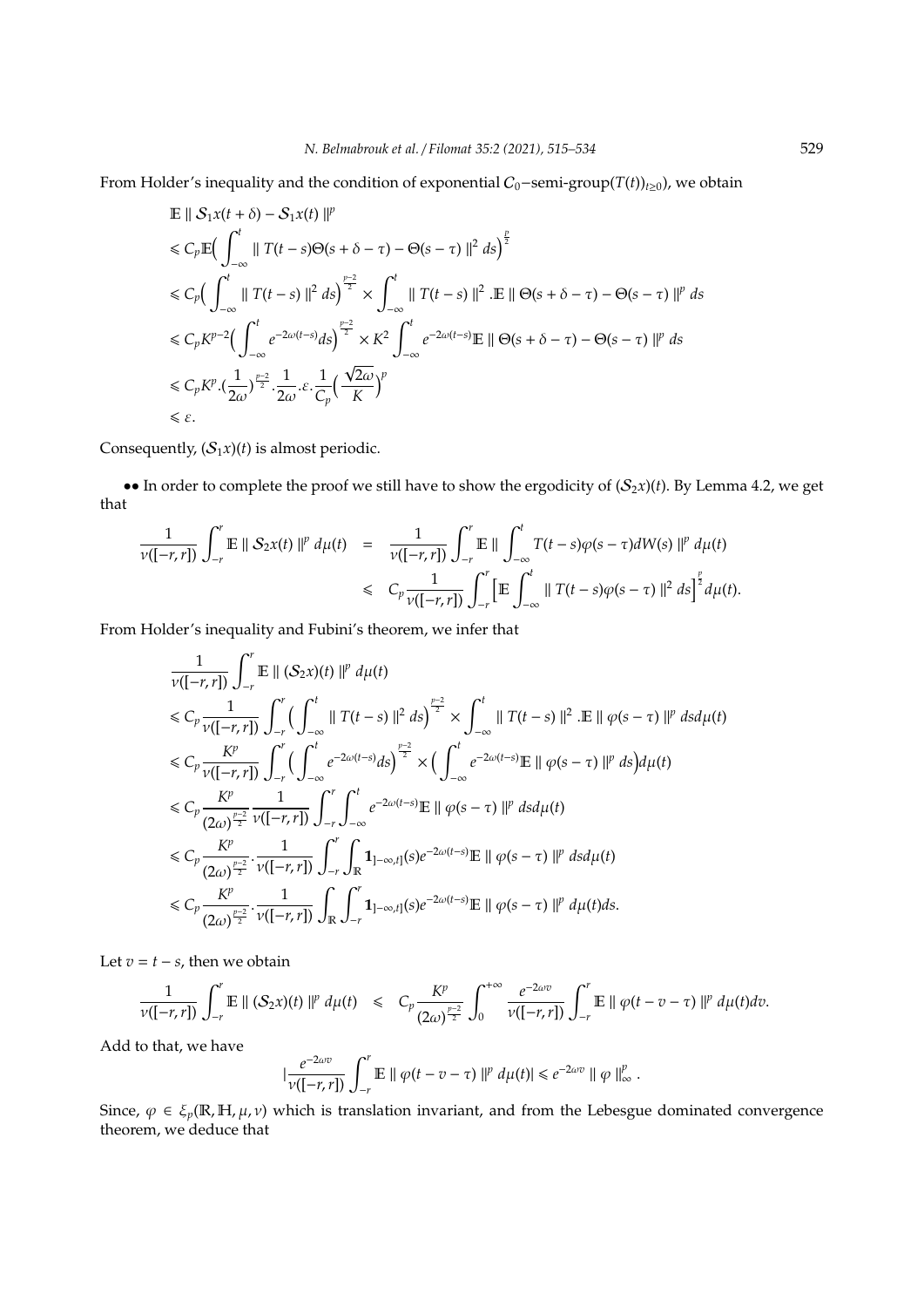$$
\lim_{r \to +\infty} \frac{1}{\nu([-r,r])} \int_{-r}^{r} \mathbb{E} \parallel (S_2 x)(t) \parallel^p d\mu(t)
$$
\n
$$
\leq C_p \frac{K^p}{(2\omega)^{\frac{p-2}{2}}} \int_0^{+\infty} e^{-2\omega v} \lim_{r \to +\infty} \frac{1}{\nu([-r,r])} \int_{-r}^{r} \mathbb{E} \parallel \varphi(t-v, x(t-v-\tau)) \parallel^p d\mu(t)dv
$$
\n= 0,

which complete the proof.

**Theorem 4.4.** *Let*  $\mu$ ,  $\nu \in M$  *satisfy* ( $H_0$ ), ( $H_1$ ) *and* ( $H_2$ ). *Assume that*  $f$ ,  $\psi \in$ *PAP*( $\mathbb{R} \times L^p(\Omega, \mathbb{H})$ ,  $L^p(\Omega, \mathbb{H})$ ,  $\mu$ ,  $\nu$ ) *which satisfy the Lipschitz condition* ,that is there exist two positive constants *L and L*<sup>0</sup> *such that*

$$
\mathbb{E} \parallel f(t, x) - f(t, y) \parallel^{p} \leq L \mathbb{E} \parallel x - y \parallel^{p}, \tag{10}
$$

$$
\mathbb{E} \parallel \psi(t, x) - \psi(t, y) \parallel^{p} \le L' \mathbb{E} \parallel x - y \parallel^{p}, \tag{11}
$$

 $\forall t \in \mathbb{R}$  and  $x, y \in \mathcal{L}^p(\Omega, \mathbb{H})$ . If

$$
2^{p-1}K^p\Big(\frac{L}{\omega^p}+C_pL'\Big(\frac{1}{2\omega}\Big)^{p/2}\Big)<1,\quad p>2,
$$

*and*

$$
K^2\Big(2\frac{L}{\omega^2}+\frac{L'}{\omega}\Big)<1,
$$

*then Equation* (1) *has a unique* (µ, ν)*-pseudo almost periodic mild solution in p-th mean sense on* R.

**Proof.** It is clear that  $x : \mathbb{R} \to \mathcal{L}^p(\Omega, \mathbb{H})$  is a solution of (1) if and only if it satisfies the stochastic integral equation :

$$
x(t) = \int_{-\infty}^{t} T(t-s)f(s, x(s-\tau))ds + \int_{-\infty}^{t} T(t-s)\psi(s, x(s-\tau))dW(s).
$$
\n(12)

Let

$$
(\gamma x)(t) = \int_{-\infty}^t T(t-s)f(s,x(s-\tau))ds + \int_{-\infty}^t T(t-s)\psi(s,x(s-\tau))dW(s).
$$

From Theorem 3.5 and Theorem 4.3, we infer that  $\gamma$  is a self-mapping from PAP( $\mathbb{R}, L^p(\Omega, \mathbb{H}), \mu, \nu$ ) to itself. In order to demonstrate this theorem, it is sufficient to show that  $\gamma$  is a contraction mapping. Let  $x, y \in \text{PAP}(\mathbb{R}, \mathcal{L}^p(\Omega, \mathbb{H}), \mu, \nu)$  and  $t \in \mathbb{R}$ 

$$
\mathbb{E} || (\gamma x)(t) - (\gamma y)(t) ||^{p} = \mathbb{E} || \int_{-\infty}^{t} T(t-s) f(s, x(s-\tau)) ds + \int_{-\infty}^{t} T(t-s) \psi(s, x(s-\tau)) dW(s)
$$
\n
$$
- \int_{-\infty}^{t} T(t-s) f(s, y(s-\tau)) ds - \int_{-\infty}^{t} T(t-s) \psi(s, y(s-\tau)) dW(s) ||^{p}
$$
\n
$$
= \mathbb{E} || \int_{-\infty}^{t} T(t-s) [f(s, x(s-\tau)) - f(s, y(s-\tau))] ds
$$
\n
$$
+ \int_{-\infty}^{t} T(t-s) [\psi(s, x(s-\tau)) - \psi(s, y(s-\tau))] dW(s) ||^{p}
$$
\n
$$
\leq 2^{p-1} \mathbb{E} (|| \int_{-\infty}^{t} T(t-s) [f(s, x(s-\tau)) - f(s, y(s-\tau))] ds ||^{p})
$$
\n
$$
+ 2^{p-1} \mathbb{E} (|| \int_{-\infty}^{t} T(t-s) [\psi(s, x(s-\tau)) - \psi(s, y(s-\tau))] dW(s) ||^{p})
$$
\n
$$
= 2^{p-1} (\gamma_{1} + \gamma_{2}).
$$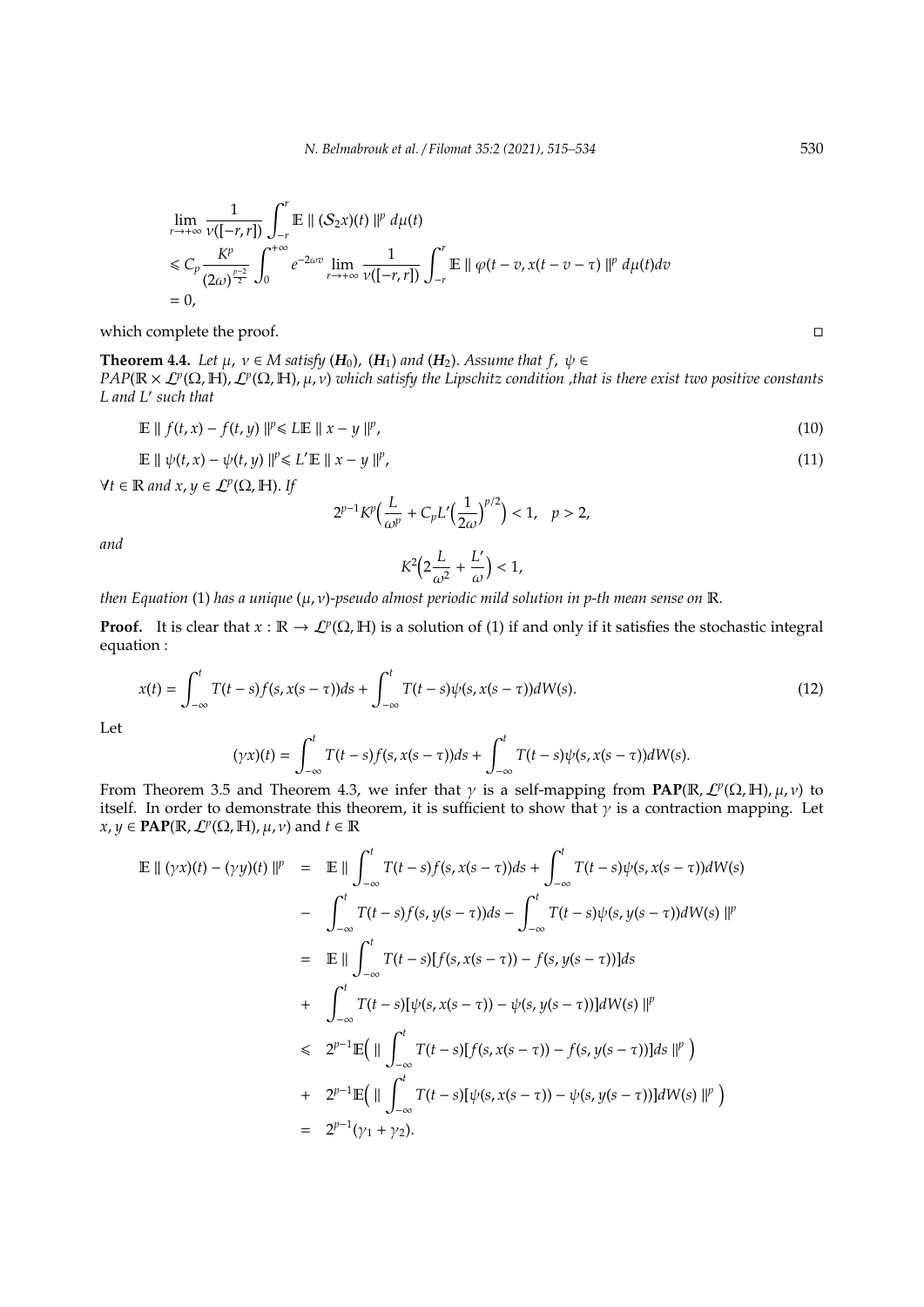Firstly, we evaluate  $\gamma_1$ . From Holder's inequality and the Lipschitz conditions, we have

$$
\gamma_{1} = \mathbb{E} \|\int_{-\infty}^{t} T(t-s)[f(s, x(s-\tau)) - f(s, y(s-\tau))]ds\|^{p}
$$
\n
$$
\leq \left(\int_{-\infty}^{t} \|T(t-s)\| ds\right)^{p-1} \int_{-\infty} \|T(t-s)\| \cdot \mathbb{E} \|f(s, x(s-\tau)) - f(s, y(s-\tau))\|^{p} ds
$$
\n
$$
\leq \frac{K^{p}}{\omega^{p-1}} \int_{-\infty}^{t} e^{-\omega(t-s)} \mathbb{E} \|f(s, x(s-\tau)) - f(s, y(s-\tau))\|^{p} ds
$$
\n
$$
\leq \frac{K^{p}}{\omega^{p-1}} \cdot L \cdot \int_{-\infty}^{t} e^{-\omega(t-s)} \mathbb{E} \|x(s-\tau) - y(s-\tau)\|^{p} ds
$$
\n
$$
\leq \frac{K^{p}}{\omega^{p-1}} \cdot L \cdot \sup_{t \in \mathbb{R}} \mathbb{E} \|x(t-\tau) - y(t-\tau)\|^{p} \int_{-\infty}^{t} e^{-\omega(t-s)} ds
$$
\n
$$
\leq \frac{K^{p}}{\omega^{p}} \cdot L \sup_{t \in \mathbb{R}} \mathbb{E} \|x(t-\tau) - y(t-\tau)\|^{p} .
$$

Secondly, using Lemma 4.2, Holder theorem and the Lipschitz condition, we get that

$$
\gamma_2 = \mathbb{E} \Big( \|\int_{-\infty}^t T(t-s)[\psi(s, x(s-\tau)) - \psi(s, y(s-\tau))]dW(s) \|^p \Big)
$$
  
\n
$$
\leq C_p \mathbb{E} \Big( \int_{-\infty}^t \|T(t-s)[\psi(s, x(s-\tau)) - \psi(s, y(s-\tau))] \|^2 ds \Big)^{\frac{p}{2}}
$$
  
\n
$$
\leq C_p \Big( \int_{-\infty}^t \|T(t-s)\|^2 ds \Big)^{\frac{p-2}{2}} \times \int_{-\infty}^t \|T(t-s)\|^2 d\tau \Big) \mathbb{E} \|\psi(s, x(s-\tau)) - \psi(s, y(s-\tau)) \|^p ds
$$
  
\n
$$
\leq C_p K^{p-2} \Big( \int_{-\infty}^t e^{-2\omega(t-s)} ds \Big)^{\frac{p-2}{2}} \times K^2 \int_{-\infty}^t e^{-2\omega(t-s)} \mathbb{E} \|\psi(s, x(s-\tau)) - \psi(s, y(s-\tau)) \|^p ds
$$
  
\n
$$
\leq C_p \cdot \frac{K^p}{(2\omega)^{p/2}} L' \sup_{t \in \mathbb{R}} \mathbb{E} \|x(t-\tau) - y(t-\tau) \|^p .
$$

Therefore,

$$
\mathbb{E} \parallel (\gamma x)(t) - (\gamma y)(t) \parallel^{p} \leq \Big( \frac{2^{p-1} K^{p} L}{\omega^{p}} + \frac{2^{p-1} K^{p} C_{p} L'}{(2\omega)^{p/2}} \Big) \parallel x - y \parallel_{\infty}^{p}.
$$

Actually in the case  $p = 2$ , by the same method as above and from Ito's isometry identity, we get that

$$
\mathbb{E} || (\gamma x)(t) - (\gamma y)(t) ||^2 \leq 2 \mathbb{E} \Big( \int_{-\infty}^t || T(t - s) [f(s, x(s - \tau)) - f(s, y(s - \tau))] || ds \Big)^2
$$
  
+ 2 \mathbb{E} \Big( \int\_{-\infty}^t || T(t - s) [\psi(s, x(s - \tau)) - \psi(s, y(s - \tau))] dW(s) || \Big)^2  

$$
\leq 2 \mathbb{E} \Big( \int_{-\infty}^t || T(t - s) [f(s, x(s - \tau)) - f(s, y(s - \tau))] || ds \Big)^2
$$
  
+ 2 \mathbb{E} \Big( \int\_{-\infty}^t || T(t - s) [\psi(s, x(s - \tau)) - \psi(s, y(s - \tau))] ||^2 ds \Big)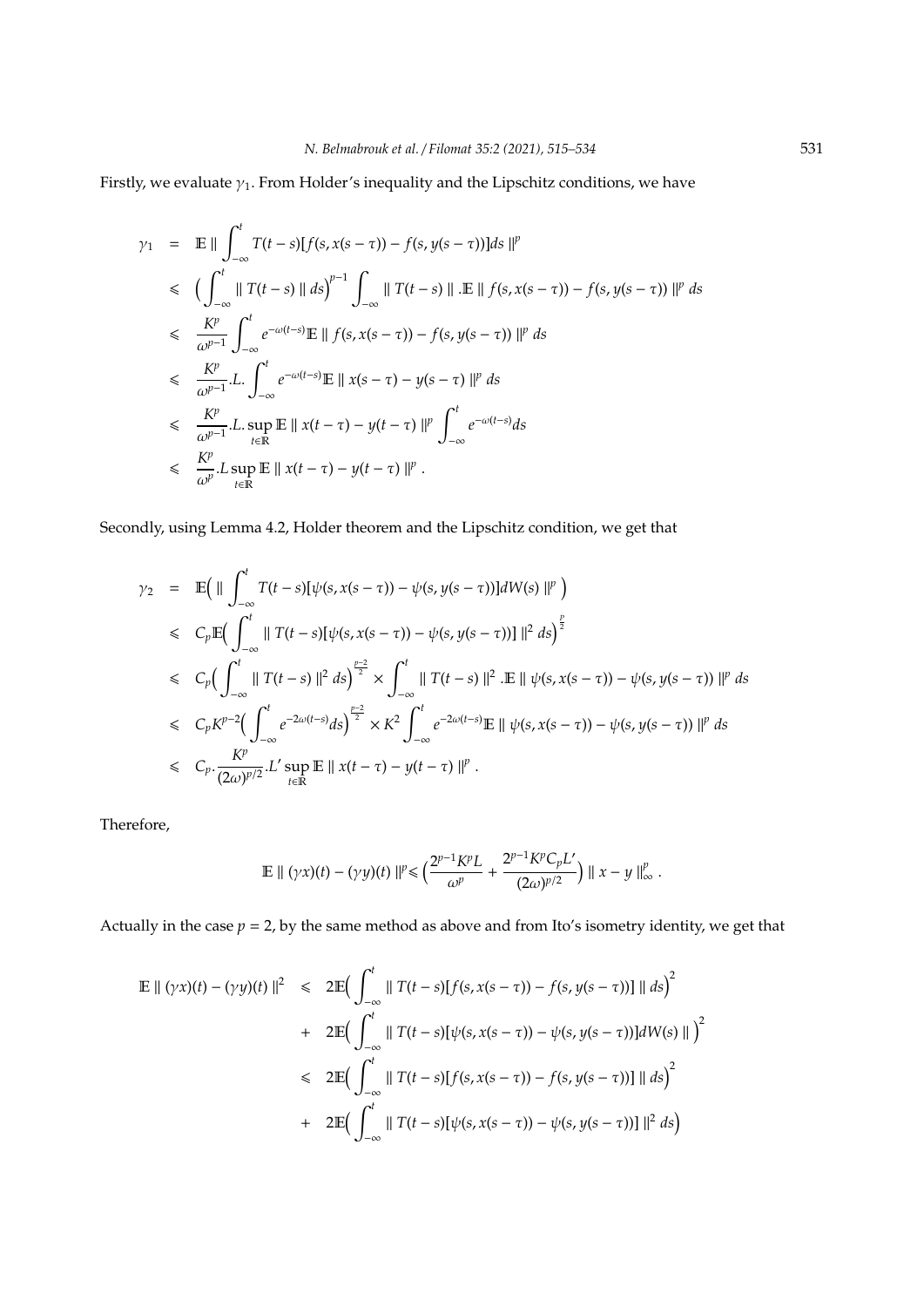$$
\leq 2 \mathbb{E} \Big( \int_{-\infty}^{t} \| T(t-s) \| \| f(s, x(s-\tau)) - f(s, y(s-\tau)) \| ds \Big)^{2}
$$
  
+ 
$$
2 \mathbb{E} \Big( \int_{-\infty}^{t} \| T(t-s) \|^{2} \| \psi(s, x(s-\tau)) - \psi(s, y(s-\tau)) \|^{2} ds
$$
  

$$
\leq 2K^{2} \Big( \int_{-\infty}^{t} e^{-\omega(t-s)} ds \Big) \Big( \int_{-\infty}^{t} e^{-\omega(t-s)} \mathbb{E} \| f(s, x(s-\tau)) - f(s, y(s-\tau)) \|^{2} ds \Big)
$$
  
+ 
$$
2K^{2} \Big( \int_{-\infty}^{t} e^{-2\omega(t-s)} \mathbb{E} \| \psi(s, x(s-\tau)) - \psi(s, y(s-\tau)) \|^{2} ds \Big)
$$
  

$$
\leq \frac{2K^{2}L}{\omega^{2}} \sup_{t \in \mathbb{R}} \mathbb{E} \| x(t-\tau) - y(t-\tau) \|^{2} + \frac{K^{2}L'}{\omega} \sup_{t \in \mathbb{R}} \mathbb{E} \| x(t-\tau) - y(t-\tau) \|^{2}
$$
  

$$
\leq \Big( \frac{2K^{2}L}{\omega^{2}} + \frac{K^{2}L'}{\omega} \Big) \| x - y \|_{\infty}^{2} .
$$

If

$$
\Big(\frac{2^{p-1}K^pL}{\omega^p}+\frac{2^{p-1}K^pC_pL'}{(2\omega)^{p/2}}\Big)<1,
$$

and

$$
\Big(\frac{2K^2L}{\omega^2}+\frac{K^2L'}{\omega}\Big)<1,
$$

then, *γ* is a contraction mapping in the Banach space **PAP**( $\mathbb{R}$ ,  $\mathcal{L}^p(\Omega, \mathbb{H})$ ,  $\mu$ , *ν*). Therefore, by the Banach fixed point theorem, we deduce that Equation (1) has a unique  $(\mu, \nu)$ -pseudo almost periodic mild solution in <u>n</u><br>p-th mean.

### **5. Stability of (**µ, ν**)-pseudo almost periodic solutions**

In this section, we will establish the stability of the solution for the stochastic evolution equation (1).

**Theorem 5.1.** *Suppose that all the conditions of theorem 4.4 hold. If*

$$
\frac{3^{p-1}K^pL}{\omega^p} + \frac{3^{p-1}K^pC_pL'}{(2\omega)^{p/2}} < 1.
$$

*Then the* (µ, ν)*-pseudo almost periodic mild solution x*<sup>∗</sup> (*t*) *on* R *of equation* (1) *is globally exponentially stable in the p-th mean sense.*

To prove this theorem, we use same steps in the proof of Theorem 6.2 [11].

**Corollary 5.2.** *Suppose that p* = 2 *and all the conditions of Theorem 4.4 hold. If*

$$
\frac{3K^2L}{\omega^2}+\frac{3K^2L^{\prime}}{2\omega}<1,
$$

*then the square-mean* (µ, ν)*-pseudo almost periodic mild solution x*<sup>∗</sup> (*t*) *on* R *of Equation* (1) *is globally exponentially stable.*

# **6. Example**

 $\sqrt{ }$  $\left\{ \right.$  $\overline{\mathcal{L}}$ 

We consider the following one-dimensional heat equation

$$
dv(t, x) = \frac{\partial^2}{\partial x^2} v(t, x)dt + f(t, v(t, x))dt + \psi(t, v(t, x))dW(t),
$$
  
\n
$$
(t, x) \in \mathbb{R} \times (0, 1),
$$
  
\n
$$
u(t, 0) = u(t, 1) = 0 \text{ for } t \in \mathbb{R}.
$$
\n(13)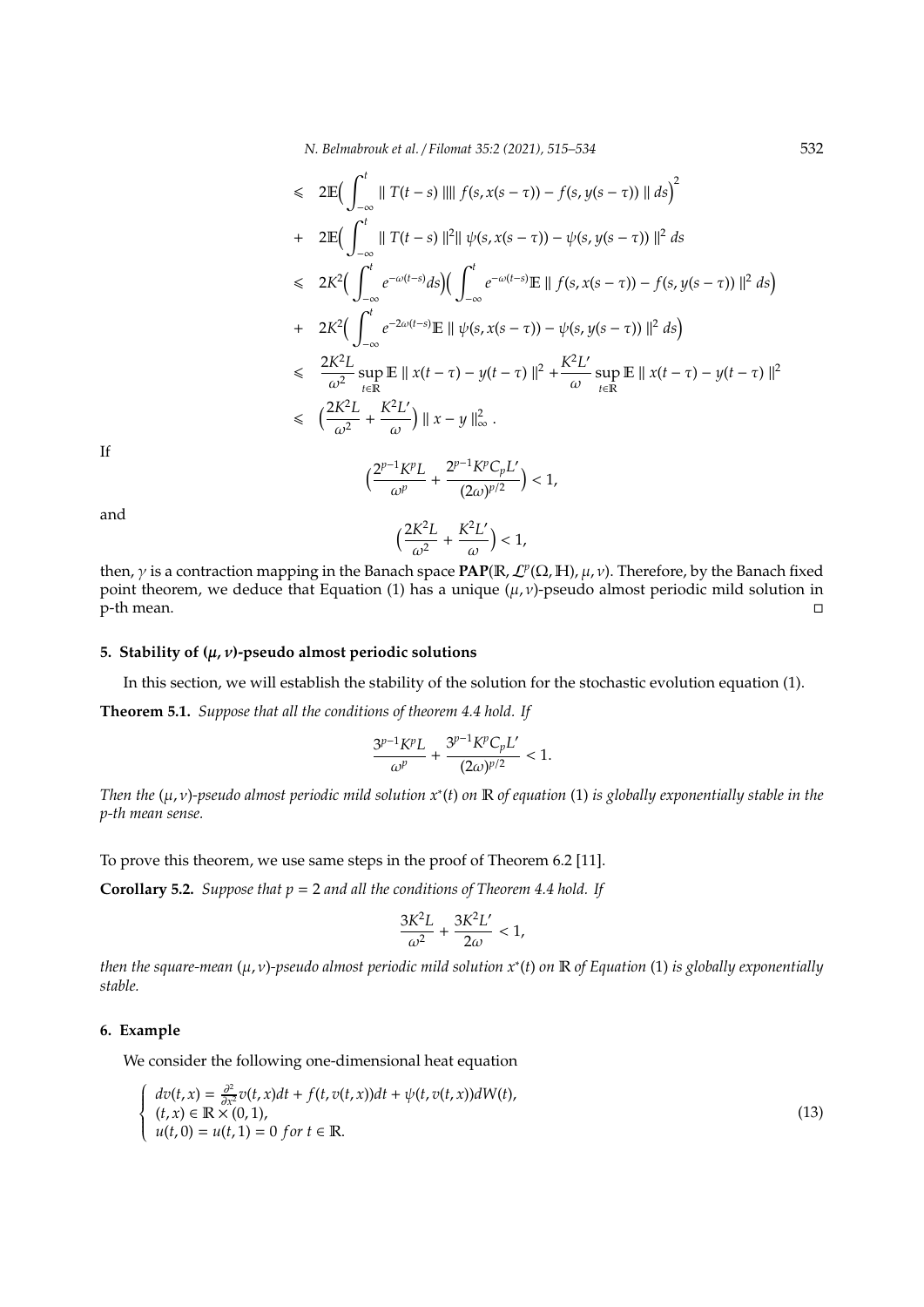Suppose that  $\mu$  is a positive measure, where its Radon-Nikodym derivative is

$$
\rho(t) = \begin{cases} exp(t) & \text{if } t \le 0 \\ 1 & \text{if } t > 0, \end{cases}
$$
\n(14)

and  $\nu$  is the Lebesgue measure. Then from [3]  $\mu$  and  $\nu$  satisfy (**H**<sub>1</sub>) and (**H**<sub>2</sub>). In order to write Eq.13 on the abstract from (1), we consider the linear operator

$$
A: D(A) \subset \mathcal{L}^2(0,1) \to \mathcal{L}^2(0,1),
$$

given by

$$
D(A) = \mathcal{H}^2(0,1) \cap \mathcal{H}_0^1(0,1), \text{ and } Av = v' \text{ for } v \in D(A).
$$

It is well known that *A* generates a  $C_0$  semi-group  $(T(t))_{t\geq0}$  such that  $||T(t)|| \leq e^{-\omega t}$  for  $t, \omega \geq 0$ . Let

$$
f(t, v) = (\sin t + \sin 2\pi \sqrt{2}t)v + e^{-t^2 + a}(\cos v + \sin v), \text{ for } a > 0
$$

and

$$
\theta(t,v) = (\sin 2t + \sin t)v + \sqrt{2}e^{-|t|}\cos v.
$$

We have

$$
\left[ (\sin t + \sin 2\pi \sqrt{2}t)v + e^{-t^2 + a}(\cos v + \sin v) \right] \in \text{PAP}(\mathbb{R} \times \mathcal{L}^p(\Omega, \mathcal{L}^2(0, 1)), \mathcal{L}^p(\Omega, \mathcal{L}^2(0, 1)), \mu, \nu)
$$

where  $(\sin t + \sin 2\pi$  $\overline{2}$ *t*)*v* is almost periodic and  $e^{-t^2+a}(\cos v + \sin v)$  is  $(\mu, \nu)$ -ergodic, since

$$
\frac{1}{\nu([-r,r])} \int_{-r}^{0} \mathbb{E} \parallel e^{-t^2 + a} (\cos v + \sin v) \parallel^p d\mu(t) \leq 2^{p-1} \frac{e^{ap}}{r} \int_{-r}^{0} e^{-pt^2} \cdot e^t dt
$$
  
= 
$$
2^{p-1} \frac{e^{ap + \frac{1}{4p}}}{r} \int_{-r}^{0} e^{-p(t - \frac{1}{2p})^2} dt \to 0 \text{ as } r \to +\infty.
$$

and

$$
\frac{1}{v([-r,r])} \int_0^r \mathbb{E} \parallel e^{-t^2 + a} (\cos v + \sin v) \parallel^p d\mu(t) \leq 2^{p-1} \frac{e^{ap}}{r} \int_0^r e^{-pt^2} dt
$$
  
=  $2^{p-2} \frac{e^{ap}}{r} \int_{-r}^r e^{-pt^2} dt \to 0 \text{ as } r \to +\infty.$ 

Consequently  $(t, v) \mapsto f(t, v) \in \text{PAP}(\mathbb{R}, L^p(\Omega, L^2(0, 1))\mu, \nu)$ . By the same arguments performed above and from [11], we deduce that

$$
(t,v)\longmapsto \theta(t,v)=(\sin 2t+\sin t)v+\sqrt{2}e^{-|t|}\cos v\in \mathbf{PAP}(\mathbb{R},\mathcal{L}^p(\Omega,\mathcal{L}^2(0,1))\mu,\nu).
$$

It is easy to verify that *f* and  $\theta$  satisfy the Lipschitz conditions in Theorem 4.4, with  $K = 1$ ,  $L = 2^p(1 + e^a)^p$ and  $L' = (2 + \sqrt{2})^p$ .

We conclude by Theorem 4.4, that the equation (13) has a unique  $(\mu, \nu)$ -pseudo almost periodic mild solution in p-th mean sense.

#### **References**

- [1] S. Abbas, Pseudo almost periodic solution of stochastic functional differential equations, Int. J. Evol. Equat. 5(2011)1–13.
- [2] PH. Bezandry and T. Diagana, Existence of almost periodic solutions to some stochastic differential equations, Appl. Anal. 86(7)(2007)819–827.
- [3] J. Blot, P. Cieutat and K. Ezzinbi, New approach for weighted pseudo-almost periodic functions under the light of measure theory, basic results and applications. Applicable Analysis. 92(3) (2013)493–526.